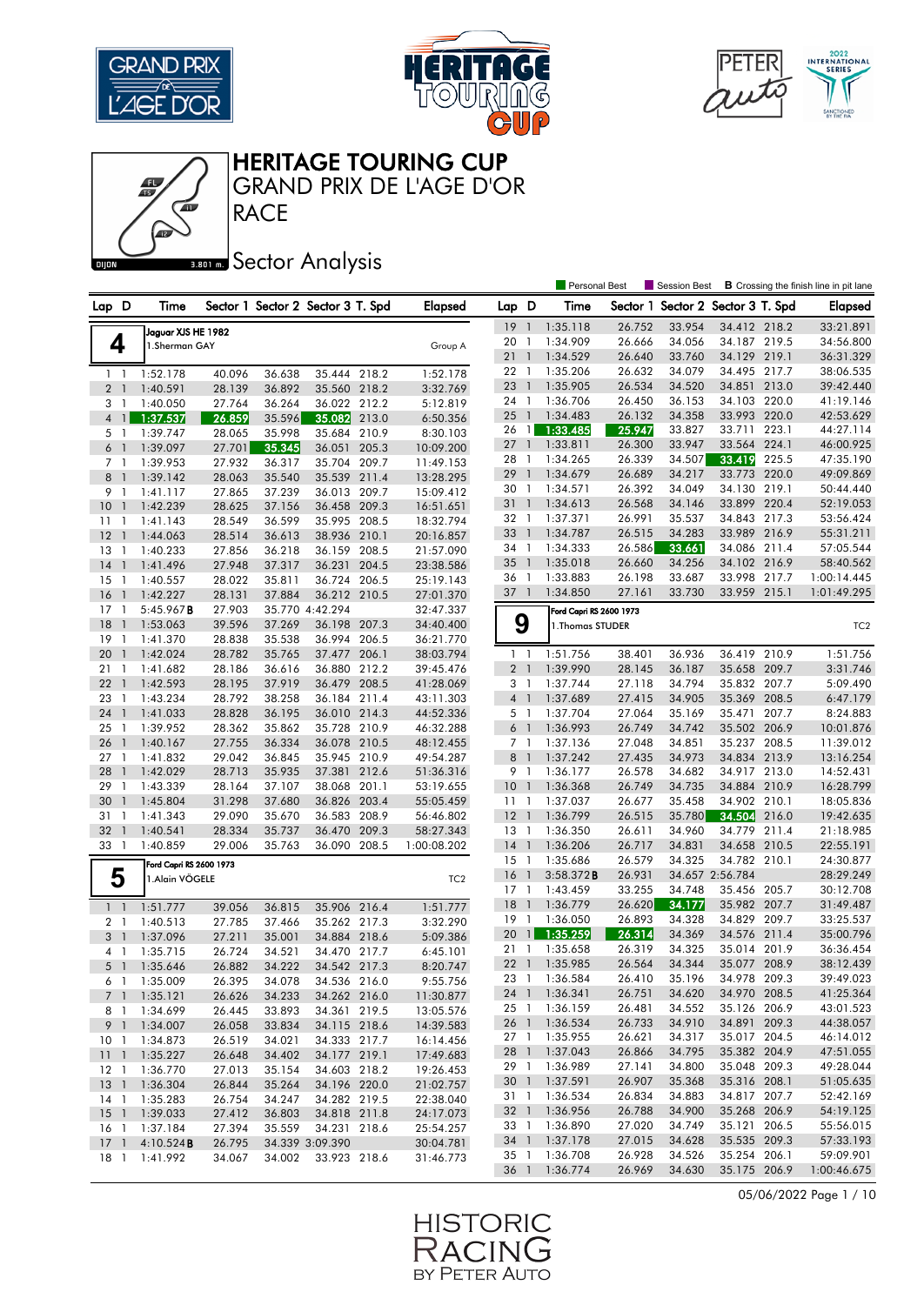







## **BRONES** Sector Analysis

|                 |                          |                            |        |        |                                   |       |                 |                 |                          | <b>Personal Best</b>         |        | <b>Session Best</b>               |                 |       | <b>B</b> Crossing the finish line in pit lane |
|-----------------|--------------------------|----------------------------|--------|--------|-----------------------------------|-------|-----------------|-----------------|--------------------------|------------------------------|--------|-----------------------------------|-----------------|-------|-----------------------------------------------|
| Lap D           |                          | Time                       |        |        | Sector 1 Sector 2 Sector 3 T. Spd |       | Elapsed         | Lap D           |                          | Time                         |        | Sector 1 Sector 2 Sector 3 T. Spd |                 |       | Elapsed                                       |
|                 |                          | Ford Escort   RS 1600 1974 |        |        |                                   |       |                 |                 |                          | <b>BMW 3.0 CSL 1975</b>      |        |                                   |                 |       |                                               |
|                 | 10                       | 1.Peter VÖGELE             |        |        |                                   |       | TC <sub>2</sub> | 1               | 5                        | 1.Simon WATTS<br>2.Jake HILL |        |                                   |                 |       | TC <sub>2</sub>                               |
|                 | $1\quad$                 | 2:01.615                   | 43.353 | 39.740 | 38.522 202.2                      |       | 2:01.615        |                 | $1\quad$                 | 1:44.640                     | 32.867 | 37.100                            | 34.673 212.2    |       | 1:44.640                                      |
|                 | 2 <sub>1</sub>           | 1:47.091                   | 30.796 | 37.713 | 38.582 201.9                      |       | 3:48.706        |                 | 2 <sub>1</sub>           | 1:37.598                     | 26.762 | 36.179                            | 34.657 218.6    |       | 3:22.238                                      |
|                 | 3 1                      | 1:45.854                   | 29.721 | 38.697 | 37.436 203.0                      |       | 5:34.560        | 3               | $\overline{1}$           | 1:33.834                     | 25.689 | 34.588                            | 33.557 220.0    |       | 4:56.072                                      |
|                 | 4 <sup>1</sup>           | 1:43.584                   | 29.248 | 37.025 | 37.311 203.8                      |       | 7:18.144        |                 | $4-1$                    | 1:34.009                     | 25.422 | 34.626                            | 33.961 218.2    |       | 6:30.081                                      |
|                 | 5 <sub>1</sub>           | 1:42.701                   | 29.150 | 36.529 | 37.022 204.5                      |       | 9:00.845        | 5               | $\overline{1}$           | 1:34.719                     | 26.121 | 34.775                            | 33.823 218.6    |       | 8:04.800                                      |
|                 | 6 <sup>1</sup>           | 1:43.846                   | 29.625 | 36.896 | 37.325                            | 203.0 | 10:44.691       |                 | 6 1                      | 1:34.566                     | 25.917 | 34.819                            | 33.830 216.0    |       | 9:39.366                                      |
| $7^{\circ}$     | $\overline{1}$           | 1:40.871                   | 28.429 | 36.031 | 36.411 204.5                      |       | 12:25.562       |                 | 7 <sup>1</sup>           | 1:35.213                     | 27.697 | 33.827                            | 33.689 214.7    |       | 11:14.579                                     |
| 8               | $\overline{1}$           | 1:44.012                   | 30.199 | 36.605 | 37.208 207.7                      |       | 14:09.574       |                 | 8 1                      | 1:33.372                     | 25.738 | 34.010                            | 33.624 217.7    |       | 12:47.951                                     |
| 9               | $\overline{1}$           | 1:40.479                   | 28.210 | 35.919 | 36.350                            | 208.1 | 15:50.053       | 9               | $\overline{1}$           | 1:32.405                     | 25.563 | 33.876                            | 32.966 218.2    |       | 14:20.356                                     |
| 10 <sup>°</sup> | $\overline{1}$           | 1:42.940                   | 29.937 | 37.087 | 35.916 210.5                      |       | 17:32.993       | 10 <sub>1</sub> |                          | 1:31.894                     | 25.138 | 33.783                            | 32.973 220.0    |       | 15:52.250                                     |
| 11              | $\overline{1}$           | 1:41.275                   | 28.429 | 36.573 | 36.273                            | 205.7 | 19:14.268       | 11              | $\overline{\phantom{a}}$ | 1:34.702                     | 26.475 | 34.500                            | 33.727 218.2    |       | 17:26.952                                     |
| 12              | $\overline{1}$           | 1:40.630                   | 27.915 | 35.972 | 36.743 206.9                      |       | 20:54.898       | $12-1$          |                          | 1:31.723                     | 24.919 | 33.740                            | 33.064 219.5    |       | 18:58.675                                     |
| 13              | $\overline{1}$           | 1:40.534                   | 28.063 | 36.244 | 36.227 208.5                      |       | 22:35.432       | 13              | $\overline{1}$           | 1:32.885                     | 25.414 | 34.399                            | 33.072 219.5    |       | 20:31.560                                     |
| 14              | $\overline{1}$           | 1:43.497                   | 29.299 | 37.901 | 36.297 209.7                      |       | 24:18.929       | $14-1$          |                          | 1:34.667                     | 26.402 | 35.133                            | 33.132 217.7    |       | 22:06.227                                     |
| 15              | $\overline{1}$           | 1:41.102                   | 27.807 | 36.750 | 36.545 208.5                      |       | 26:00.031       | 15              | $\overline{1}$           | 1:31.816                     | 24.837 | 33.600                            | 33.379 217.3    |       | 23:38.043                                     |
| 16              | $\overline{1}$           | 1:42.333                   | 28.744 | 36.909 | 36.680 208.9                      |       | 27:42.364       | 16              | $\overline{1}$           | 1:31.203                     | 25.026 | 33.405                            | 32.772 219.1    |       | 25:09.246                                     |
| $17-1$          |                          | 1:38.807                   | 27.675 | 35.433 | 35.699 205.7                      |       | 29:21.171       | 17              | $\overline{1}$           | 1:33.166                     | 25.023 | 34.089                            | 34.054 215.6    |       | 26:42.412                                     |
| 18              | $\overline{1}$           | 4:00.524B                  | 28.133 |        | 35.643 2:56.748                   |       | 33:21.695       | 18              | $\overline{1}$           | 1:33.389                     | 25.456 | 34.227                            | 33.706 220.0    |       | 28:15.801                                     |
| 19              | -1                       | 1:46.510                   | 35.447 | 34.897 | 36.166 204.2                      |       | 35:08.205       | 19              | $\overline{1}$           | 1:31.481                     | 25.085 | 33.383                            | 33.013 220.9    |       | 29:47.282                                     |
| 20              | $\overline{1}$           | 1:40.016                   | 28.154 | 36.006 | 35.856 208.1                      |       | 36:48.221       | 20 1            |                          | 4:38.092B                    | 25.477 |                                   | 33.356 3:39.259 |       | 34:25.374                                     |
| 21              | -1                       | 1:39.645                   | 27.816 | 35.659 | 36.170                            | 207.3 | 38:27.866       | 21 2            |                          | 1:37.189                     | 31.662 | 33.232                            | 32.295 219.1    |       | 36:02.563                                     |
| 22              | $\overline{1}$           | 1:39.921                   | 28.113 | 35.176 | 36.632 205.7                      |       | 40:07.787       | 22 2            |                          | 1:29.082                     | 24.977 | 32.187                            | 31.918 220.4    |       | 37:31.645                                     |
| 23              | $\overline{1}$           | 1:39.413                   | 28.046 | 35.031 | 36.336 205.3                      |       | 41:47.200       | 23              | $\overline{2}$           | 1:28.654                     | 24.151 | 32.827                            | 31.676          | 219.5 | 39:00.299                                     |
| 24              | $\overline{1}$           | 1:38.950                   | 27.823 | 34.882 | 36.245 205.7                      |       | 43:26.150       | 24 2            |                          | 1:28.742                     | 24.296 | 31.917                            | 32.529 219.5    |       | 40:29.041                                     |
| 25              | $\overline{1}$           | 1:39.310                   | 28.109 | 34.839 | 36.362 206.1                      |       | 45:05.460       | 25 <sub>2</sub> | $\overline{2}$           | 1:28.127                     | 24.425 | 31.995                            | 31.707          | 221.3 | 41:57.168                                     |
| 26              | $\overline{1}$           | 1:39.342                   | 27.744 | 35.470 | 36.128 206.1                      |       | 46:44.802       | 26 2            |                          | 1:30.107                     | 25.269 | 33.036                            | 31.802 220.9    |       | 43:27.275                                     |
| 27              | $\overline{1}$           | 1:40.328                   | 28.031 | 36.055 | 36.242 206.9                      |       | 48:25.130       | 27 <sub>2</sub> |                          | 1:28.675                     | 24.771 | 32.117                            | 31.787 221.3    |       | 44:55.950                                     |
| 28              | $\overline{1}$           | 1:41.642                   | 28.420 | 36.392 | 36.830 205.7                      |       | 50:06.772       | 28              | $\overline{2}$           | 1:29.412                     | 24.722 | 32.663                            | 32.027 220.0    |       | 46:25.362                                     |
| 29              | $\overline{1}$           | 1:39.442                   | 28.110 | 35.159 | 36.173                            | 204.5 | 51:46.214       | 29              | $\overline{2}$           | 1:28.109                     | 24.287 | 32.058                            | 31.764 225.0    |       | 47:53.471                                     |
| 30              | $\vert$                  | 1:38.331                   | 27.827 | 34.836 | 35.668                            | 207.7 | 53:24.545       | 30              | $\overline{2}$           | 1:28.821                     | 24.493 | 32.223                            | 32.105 220.9    |       | 49:22.292                                     |
| 31              | $\mathbf{1}$             | 1:39.149                   | 27.635 | 35.696 | 35.818 204.2                      |       | 55:03.694       | 31              | $\overline{2}$           | 1:28.973                     | 24.811 | 32.214                            | 31.948 221.8    |       | 50:51.265                                     |
| 32              | $\overline{1}$           | 1:38.450                   | 27.765 | 34.871 | 35.814                            | 204.5 | 56:42.144       | 32 2            |                          | 1:28.563                     | 24.322 | 32.106                            | 32.135 222.7    |       | 52:19.828                                     |
| 33              | -1                       | 1:38.662                   | 27.607 | 35.189 | 35.866 205.7                      |       | 58:20.806       | 33 2            |                          | 1:29.227                     | 24.954 | 32.253                            | 32.020 220.4    |       | 53:49.055                                     |
| 34              | $\overline{\phantom{a}}$ | 1:39.088                   | 28.120 | 34.838 | 36.130 204.9                      |       | 59:59.894       | 34 2            |                          | 1:28.497                     | 24.393 | 32.163                            | 31.941 221.3    |       | 55:17.552                                     |
| $35-1$          |                          | 1:38.759                   | 28.007 | 34.725 | 36.027 206.1                      |       | 1:01:38.653     | 35              | $\overline{2}$           | 1:29.301                     | 24.531 | 32.834                            | 31.936 223.1    |       | 56:46.853                                     |
|                 |                          | BMW 3.0 CSL 1972           |        |        |                                   |       |                 | 36 2            |                          | 1:29.021                     | 24.499 | 32.508                            | 32.014 220.9    |       | 58:15.874                                     |
| 1               | 1                        | 1. Charles FIRMENICH       |        |        |                                   |       | TC <sub>2</sub> | 37              | $\overline{2}$           | 1:30.410                     | 24.482 | 32.061                            | 33.867          | 219.5 | 59:46.284                                     |
|                 |                          | 2. Henry MOSER             |        |        |                                   |       |                 | 38 2            |                          | 1:28.870                     | 24.564 | 32.330                            | 31.976 217.3    |       | 1:01:15.154                                   |
|                 | 1 <sub>2</sub>           | 1:45.974                   | 34.870 | 36.511 | 34.593 218.6                      |       | 1:45.974        |                 |                          | Ford Escort   RS 1600 1975   |        |                                   |                 |       |                                               |
|                 | 2 <sub>2</sub>           | 1:35.532                   | 26.478 | 35.019 | 34.035 216.4                      |       | 3:21.506        |                 | 16                       | <b>I.Damien KOHLER</b>       |        |                                   |                 |       | TC <sub>2</sub>                               |
|                 | 3 <sub>2</sub>           | 1:33.938                   | 25.797 | 33.747 | 34.394 213.9                      |       | 4:55.444        |                 |                          |                              |        |                                   |                 |       |                                               |
|                 | 4 2                      | 1:33.626                   | 25.736 | 33.866 | 34.024 214.3                      |       | 6:29.070        |                 |                          | $1 \quad 1 \quad 1:48.252$   | 35.838 | 36.910                            | 35.504 214.7    |       | 1:48.252                                      |
|                 |                          | 5 2 1:33.362               | 25.849 | 33.470 | 34.043 215.1                      |       | 8:02.432        |                 |                          | 2 1 1:36.358                 | 26.945 | 35.218                            | 34.195 215.1    |       | 3:24.610                                      |
|                 |                          | 6 2 1:33.644               | 25.898 | 33.721 | 34.025 214.7                      |       | 9:36.076        |                 |                          | 3 1 1:35.394                 | 26.390 | 34.927                            | 34.077 216.4    |       | 5:00.004                                      |
|                 |                          | 7 2 1:33.263               | 25.821 | 33.390 | 34.052 213.9                      |       | 11:09.339       |                 |                          | 4 1 1:35.673                 | 26.763 | 34.481                            | 34.429 208.1    |       | 6:35.677                                      |
|                 |                          | 8 2 1:33.183               | 25.803 | 33.431 | 33.949 214.7                      |       | 12:42.522       |                 |                          | 5 1 1:34.762                 | 26.255 | 34.292                            | 34.215 212.6    |       | 8:10.439                                      |
|                 |                          | 9 2 1:32.942               | 25.798 | 33.264 | 33.880 215.1                      |       | 14:15.464       |                 | 6 1                      | 1:35.460                     | 26.303 | 34.383                            | 34.774 211.8    |       | 9:45.899                                      |
|                 | 10 <sub>2</sub>          | 1:33.223                   | 25.659 | 33.512 | 34.052 216.4                      |       | 15:48.687       |                 |                          | 7 1 1:34.438                 | 26.296 | 34.211                            | 33.931 212.6    |       | 11:20.337                                     |
|                 |                          | 11 2 1:34.150              | 26.520 | 33.559 | 34.071 214.7                      |       | 17:22.837       |                 |                          | 8 1 1:35.240                 | 26.440 | 34.562                            | 34.238 212.2    |       | 12:55.577                                     |
|                 |                          | 12 2 1:32.737              | 25.557 | 33.276 | 33.904 216.0                      |       | 18:55.574       |                 | $9$ 1                    | 1:34.417                     | 26.293 | 34.107                            | 34.017 213.0    |       | 14:29.994                                     |
|                 |                          | 13 2 1:33.689              | 25.619 | 33.341 | 34.729 217.7                      |       | 20:29.263       |                 |                          | 10 1 1:34.975                | 26.363 | 34.445                            | 34.167 211.8    |       | 16:04.969                                     |
|                 |                          | 14 2 1:32.630              | 25.732 | 33.174 | 33.724 218.6                      |       | 22:01.893       |                 |                          | 11 1:36.812                  | 26.262 | 34.457                            | 36.093 206.5    |       | 17:41.781                                     |
|                 |                          | 15 2 1:32.332              | 25.456 | 33.116 | 33.760 218.2                      |       | 23:34.225       |                 | $12-1$                   | 1:35.644                     | 26.698 | 34.836                            | 34.110 212.6    |       | 19:17.425                                     |
|                 |                          | 16 2 1:32.001              | 25.396 | 32.960 | 33.645 220.4                      |       | 25:06.226       |                 |                          | 13 1 1:36.989                | 26.343 | 35.137                            | 35.509 212.2    |       | 20:54.414                                     |
|                 |                          |                            |        |        |                                   |       |                 |                 |                          |                              |        |                                   |                 |       |                                               |

05/06/2022 Page 2 / 10

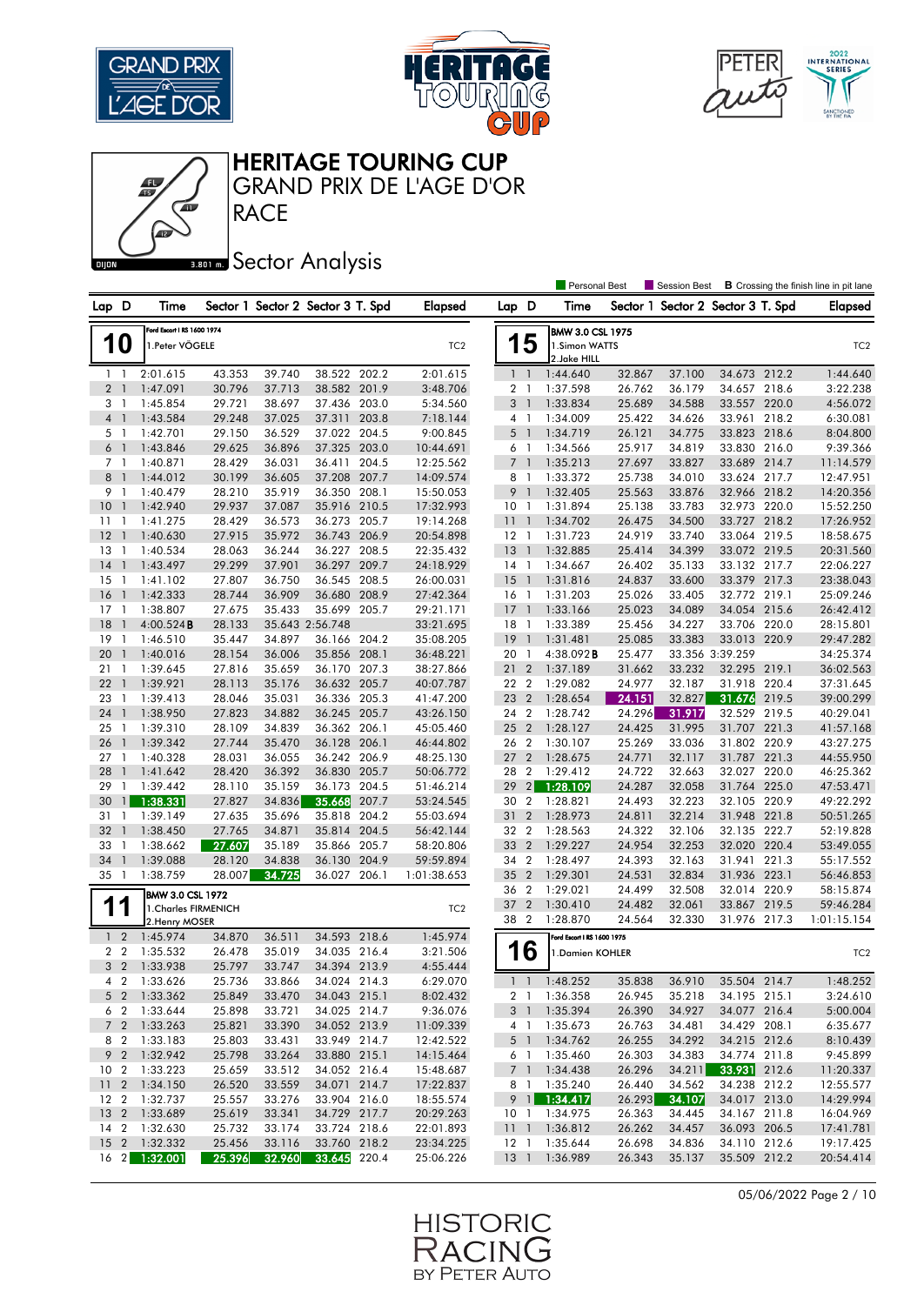







**BRONES** Sector Analysis

|                 |                |                            |                  |                  |                                   |       |                        |                 |                | <b>Personal Best</b>    |                  | <b>Session Best</b>      |                                 |       | <b>B</b> Crossing the finish line in pit lane |
|-----------------|----------------|----------------------------|------------------|------------------|-----------------------------------|-------|------------------------|-----------------|----------------|-------------------------|------------------|--------------------------|---------------------------------|-------|-----------------------------------------------|
| Lap D           |                | Time                       |                  |                  | Sector 1 Sector 2 Sector 3 T. Spd |       | <b>Elapsed</b>         | Lap D           |                | Time                    | Sector 1         | Sector 2 Sector 3 T. Spd |                                 |       | Elapsed                                       |
| 14              | -1             | 1:39.975                   | 26.661           | 36.983           | 36.331 209.7                      |       | 22:34.389              | $12-1$          |                | 1:37.753                | 27.073           | 35.366                   | 35.314 201.5                    |       | 19:43.995                                     |
| 15              | $\overline{1}$ | 1:34.897                   | 26.439           | 34.170           | 34.288 213.9                      |       | 24:09.286              |                 |                | Ford Mustang 289 1965   |                  |                          |                                 |       |                                               |
|                 |                | BMW 635 CSi 1985           |                  |                  |                                   |       |                        | 20              |                | 1. Christian DUMOLIN    |                  |                          |                                 |       | TC1                                           |
|                 | 18             | 1.Johannes SCHOUTEN        |                  |                  |                                   |       | Group A                |                 |                | 2. Pierre-Alain THIBAUT |                  |                          |                                 |       |                                               |
|                 |                |                            |                  |                  |                                   |       |                        | $1\quad 2$      |                | 2:02.442                | 44.393           | 40.331                   | 37.718 222.7                    |       | 2:02.442                                      |
| $1\quad$        |                | 1:43.369                   | 33.119           | 35.488           | 34.762 206.9                      |       | 1:43.369               | 2 <sub>2</sub>  |                | 1:45.829                | 30.416           | 39.375                   | 36.038 222.7                    |       | 3:48.271                                      |
| 2 <sub>1</sub>  |                | 1:33.696                   | 26.040           | 33.310           | 34.346 206.5                      |       | 3:17.065               | 3               | $\overline{2}$ | 1:42.783                | 29.244           | 37.887                   | 35.652 222.2                    |       | 5:31.054                                      |
| 3 <sub>1</sub>  |                | 1:33.556                   | 25.688           | 33.577           | 34.291 208.1                      |       | 4:50.621               | 4 <sup>2</sup>  |                | 1:42.705                | 28.771           | 37.841                   | 36.093 221.8                    |       | 7:13.759                                      |
| 4 <sup>1</sup>  |                | 1:33.376                   | 25.660           | 33.598           | 34.118                            | 208.9 | 6:23.997               | 5               | $\overline{2}$ | 1:43.091                | 28.813           | 37.944                   | 36.334                          | 221.8 | 8:56.850                                      |
| 5 1             |                | 1:34.017                   | 26.139           | 34.097           | 33.781 214.7                      |       | 7:58.014               | 6 <sub>2</sub>  |                | 1:43.052                | 29.030           | 38.335                   | 35.687 221.3                    |       | 10:39.902                                     |
| 6               | $\overline{1}$ | 1:32.649                   | 25.566           | 33.337           | 33.746 213.9                      |       | 9:30.663               | 7 <sub>2</sub>  |                | 1:42.703                | 29.482           | 37.478                   | 35.743 222.2                    |       | 12:22.605                                     |
| 7 <sub>1</sub>  |                | 1:32.519                   | 25.294           | 33.566           | 33.659 211.8                      |       | 11:03.182              | 8 2             |                | 1:43.533                | 29.189           | 38.574                   | 35.770 223.6                    |       | 14:06.138                                     |
| 8               | $\overline{1}$ | 1:32.332                   | 25.352           | 33.226           | 33.754 213.0                      |       | 12:35.514              | 9 <sub>2</sub>  |                | 1:41.085                | 28.722           | 37.088                   | 35.275 223.6                    |       | 15:47.223                                     |
| 9               | $\overline{1}$ | 1:32.763                   | 25.392           | 33.181           | 34.190 211.8                      |       | 14:08.277              | 10 <sub>2</sub> |                | 1:43.714                | 29.184           | 38.944                   | 35.586 223.1                    |       | 17:30.937                                     |
| 10              | -1             | 1:35.380                   | 26.142           | 35.274           | 33.964 210.9                      |       | 15:43.657              | 11 <sub>2</sub> |                | 1:41.010                | 28.864           | 36.779                   | 35.367 223.1                    |       | 19:11.947                                     |
| 11              | -1             | 1:32.590                   | 25.437           | 33.355           | 33.798 210.5                      |       | 17:16.247              | 12 <sub>2</sub> |                | 1:40.145                | 28.512           | 36.598                   | 35.035 223.6                    |       | 20:52.092                                     |
| 12              | $\mathbf{1}$   | 1:34.584                   | 25.436           | 34.892           | 34.256 210.1                      |       | 18:50.831              | 13 2            |                | 1:42.337                | 28.854           | 37.852                   | 35.631 215.6                    |       | 22:34.429                                     |
| 13              | 1              | 1:33.498                   | 26.221           | 33.397           | 33.880                            | 211.4 | 20:24.329              | 14              | $\overline{2}$ | 1:42.222                | 29.709           | 36.851                   | 35.662 223.1                    |       | 24:16.651                                     |
| 14<br>$15-1$    | $\overline{1}$ | 1:32.887                   | 25.615           | 33.508           | 33.764 216.0<br>33.948 210.5      |       | 21:57.216<br>23:29.985 | 15 2            | $\overline{2}$ | 1:42.185                | 28.970           | 37.636                   | 35.579 222.7<br>36.980 3:03.794 |       | 25:58.836                                     |
| 16              | $\overline{1}$ | 1:32.769<br>1:33.373       | 25.493<br>25.560 | 33.328<br>34.055 | 33.758                            | 210.5 | 25:03.358              | 16<br>17        | $\overline{2}$ | 4:09.620B<br>1:44.564   | 28.846<br>34.366 | 35.691                   | 34.507 223.6                    |       | 30:08.456<br>31:53.020                        |
| 17              | -1             | 2:54.887B                  | 26.406           |                  | 33.418 1:55.063                   |       | 27:58.245              | 18              | $\overline{2}$ | 1:37.423                | 27.708           | 35.292                   | 34.423 223.6                    |       | 33:30.443                                     |
| 18              | $\mathbf{1}$   | 1:37.570                   | 30.847           | 32.996           | 33.727 210.1                      |       | 29:35.815              | 19 2            |                | 1:37.325                | 27.831           | 35.138                   | 34.356 223.6                    |       | 35:07.768                                     |
| 19              | -1             | 1:33.518                   | 25.647           | 33.837           | 34.034                            | 211.8 | 31:09.333              | 20              | $\overline{2}$ | 1:37.686                | 26.987           | 35.947                   | 34.752 222.7                    |       | 36:45.454                                     |
| 20              | $\overline{1}$ | 1:33.443                   | 25.664           | 33.269           | 34.510 208.9                      |       | 32:42.776              | 21 2            |                | 1:37.673                | 27.114           | 36.210                   | 34.349 223.6                    |       | 38:23.127                                     |
| 21              | $\overline{1}$ | 1:32.890                   | 25.800           | 33.441           | 33.649                            | 213.0 | 34:15.666              | 22 2            |                | 1:37.618                | 27.195           | 36.068                   | 34.355 224.1                    |       | 40:00.745                                     |
| 22              | $\overline{1}$ | 1:52.127B                  | 26.426           | 33.612           | 52.089                            |       | 36:07.793              | 23 2            |                | 1:37.311                | 27.072           | 35.719                   | 34.520 223.6                    |       | 41:38.056                                     |
| 23              | -1             | 1:39.799                   | 33.044           | 33.134           | 33.621                            | 211.4 | 37:47.592              | 24              | $\overline{2}$ | 1:36.902                | 27.052           | 35.579                   | 34.271                          | 223.6 | 43:14.958                                     |
| 24              | $\mathbf{1}$   | 1:34.035                   | 25.656           | 34.161           | 34.218 214.3                      |       | 39:21.627              | 25              | $\overline{2}$ | 1:36.862                | 26.970           | 35.547                   | 34.345 224.1                    |       | 44:51.820                                     |
| 25              | $\mathbf{1}$   | 1:33.693                   | 25.532           | 34.125           | 34.036 211.8                      |       | 40:55.320              | 26 2            |                | 1:37.583                | 27.383           | 35.974                   | 34.226                          | 223.6 | 46:29.403                                     |
| 26              | $\overline{1}$ | 1:32.685                   | 25.589           | 33.289           | 33.807 210.1                      |       | 42:28.005              | 27 2            |                | 1:37.170                | 26.841           | 35.803                   | 34.526 223.1                    |       | 48:06.573                                     |
| $27-1$          |                | 1:32.936                   | 25.542           | 33.442           | 33.952 211.8                      |       | 44:00.941              | 28              | $\overline{2}$ | 1:37.798                | 27.061           | 36.002                   | 34.735 222.2                    |       | 49:44.371                                     |
| 28              | $\mathbf{1}$   | 1:32.640                   | 25.472           | 33.523           | 33.645                            | 213.4 | 45:33.581              | 29              | $\overline{2}$ | 1:38.009                | 27.024           | 36.463                   | 34.522                          | 222.7 | 51:22.380                                     |
| 29              | 1              | 1:32.316                   | 25.458           | 33.328           | 33.530                            | 212.6 | 47:05.897              | 30              | $\overline{2}$ | 1:37.330                | 26.865           | 36.210                   | 34.255 223.6                    |       | 52:59.710                                     |
| 30              | $\mathbf{1}$   | 1:33.410                   | 25.842           | 33.617           | 33.951                            | 213.9 | 48:39.307              | 31 2            |                | 1:37.687                | 26.757           | 36.424                   | 34.506 222.7                    |       | 54:37.397                                     |
| 31              | 1              | 1:33.324                   | 25.770           | 33.610           | 33.944 211.4                      |       | 50:12.631              | 32 2            |                | 1:37.087                | 26.904           | 35.865                   | 34.318 222.7                    |       | 56:14.484                                     |
| 32              | $\overline{1}$ | 1:33.093                   | 25.628           | 33.548           | 33.917 211.8                      |       | 51:45.724              | 33 2            |                | 1:37.487                | 27.251           | 35.878                   | 34.358 223.6                    |       | 57:51.971                                     |
| 33              | $\overline{1}$ | 1:34.518                   | 25.922           | 34.587           | 34.009                            | 211.8 | 53:20.242              | 34              | $\overline{2}$ | 1:37.406                | 26.746           | 36.098                   | 34.562                          | 222.7 | 59:29.377                                     |
| 34              | $\overline{1}$ | 1:33.313                   | 25.626           | 33.303           | 34.384 209.7                      |       | 54:53.555              | 35 2            |                | 1:37.473                | 26.861           | 36.052                   | 34.560 223.6                    |       | 1:01:06.850                                   |
| 35              | -1             | 1:33.037                   | 25.798           | 33.400           | 33.839 215.1                      |       | 56:26.592              |                 |                | <b>BMW 3.0 CSL 1975</b> |                  |                          |                                 |       |                                               |
| 36              | $\mathbf{1}$   | 1:33.382                   | 25.850           | 33.610           | 33.922 213.4                      |       | 57:59.974              | 22              |                | 1. Olivier BREITTMAYER  |                  |                          |                                 |       | TC <sub>2</sub>                               |
| 37              | $\overline{1}$ | 1:32.968                   | 25.671           | 33.470           | 33.827 211.4                      |       | 59:32.942              |                 |                |                         |                  |                          |                                 |       |                                               |
| 38              | $\overline{1}$ | 1:34.237                   | 26.024           | 33.552           | 34.661                            | 188.2 | 1:01:07.179            | $\mathbf{1}$    | $\mathbf{1}$   | 1:50.146                | 36.676           | 36.990                   | 36.480 210.9                    |       | 1:50.146                                      |
|                 |                | Ford Escort   RS 1600 1975 |                  |                  |                                   |       |                        | 2 <sub>1</sub>  |                | 1:39.411                | 27.611           | 35.659                   | 36.141 209.3                    |       | 3:29.557                                      |
| А               | O<br>19        | 1. Jean-Luc BLANCHEMAIN    |                  |                  |                                   |       | TC <sub>2</sub>        |                 |                | 3 1 1:41.123            | 27.708           | 35.977                   | 37.438 211.8                    |       | 5:10.680                                      |
|                 |                |                            |                  |                  |                                   |       |                        |                 |                | 4 1 1:37.509            | 27.696           | 34.720                   | 35.093 213.4                    |       | 6:48.189                                      |
|                 |                | $1 \quad 1 \quad 1:52.815$ | 40.322           | 37.153           | 35.340 213.4                      |       | 1:52.815               | 5 <sup>1</sup>  |                | 1:37.214                | 27.388           | 34.880                   | 34.946 214.3                    |       | 8:25.403                                      |
|                 | 2 <sub>1</sub> | 1:40.634                   | 27.952           | 37.174           | 35.508 212.6                      |       | 3:33.449               | 6 1             |                | 1:37.141                | 27.019           | 34.726                   | 35.396 214.3                    |       | 10:02.544                                     |
|                 | 3 1            | 1:40.042                   | 27.977           | 37.052           | 35.013 213.0                      |       | 5:13.491               |                 | 7 <sup>1</sup> | 1:36.613                | 27.110           | 34.681                   | 34.822 214.7                    |       | 11:39.157                                     |
|                 |                | 4 1 1:37.326               | 27.100           | 35.104           | 35.122 213.0                      |       | 6:50.817               | 8 1             |                | 1:36.531                | 26.965           | 34.828                   | 34.738 212.6                    |       | 13:15.688                                     |
|                 | 5 1            | 1:37.019                   | 26.794           | 35.317           | 34.908 213.0                      |       | 8:27.836               |                 | 9 1            | 1:35.663                | 26.544           | 34.116                   | 35.003 211.4                    |       | 14:51.351                                     |
|                 | 6 1            | 1:36.164                   | 27.016           | 34.354           | 34.794 210.9                      |       | 10:04.000              |                 |                | 10 1 1:34.913           | 26.783           | 34.078                   | 34.052 213.4                    |       | 16:26.264                                     |
|                 | 7 1            | 1:36.979                   | 27.075           | 35.138           | 34.766 213.0                      |       | 11:40.979              | 11 <sub>1</sub> |                | 1:35.051                | 26.897           | 34.105                   | 34.049 216.0                    |       | 18:01.315                                     |
|                 |                | 8 1 1:36.935               | 26.887           | 35.328           | 34.720 209.7                      |       | 13:17.914              |                 |                | 12 1 1:35.478           | 26.674           | 34.469                   | 34.335 213.4                    |       | 19:36.793                                     |
|                 |                | 9 1 1:35.486               | 26.333           | 34.348           | 34.805 211.8                      |       | 14:53.400              | $13 \quad 1$    |                | 1:37.112                | 26.749           | 35.791                   | 34.572 213.0                    |       | 21:13.905                                     |
| 10 <sub>1</sub> |                | 1:36.055                   | 26.876           | 34.393           | 34.786 210.5                      |       | 16:29.455              | $14-1$          |                | 1:37.476                | 27.099           | 34.726                   | 35.651 210.5                    |       | 22:51.381                                     |
| $11 \quad 1$    |                | 1:36.787                   | 26.757           | 34.954           | 35.076 211.4                      |       | 18:06.242              | $15-1$          |                | 1:35.758                | 27.046           | 34.565                   | 34.147 215.6                    |       | 24:27.139                                     |

05/06/2022 Page 3 / 10

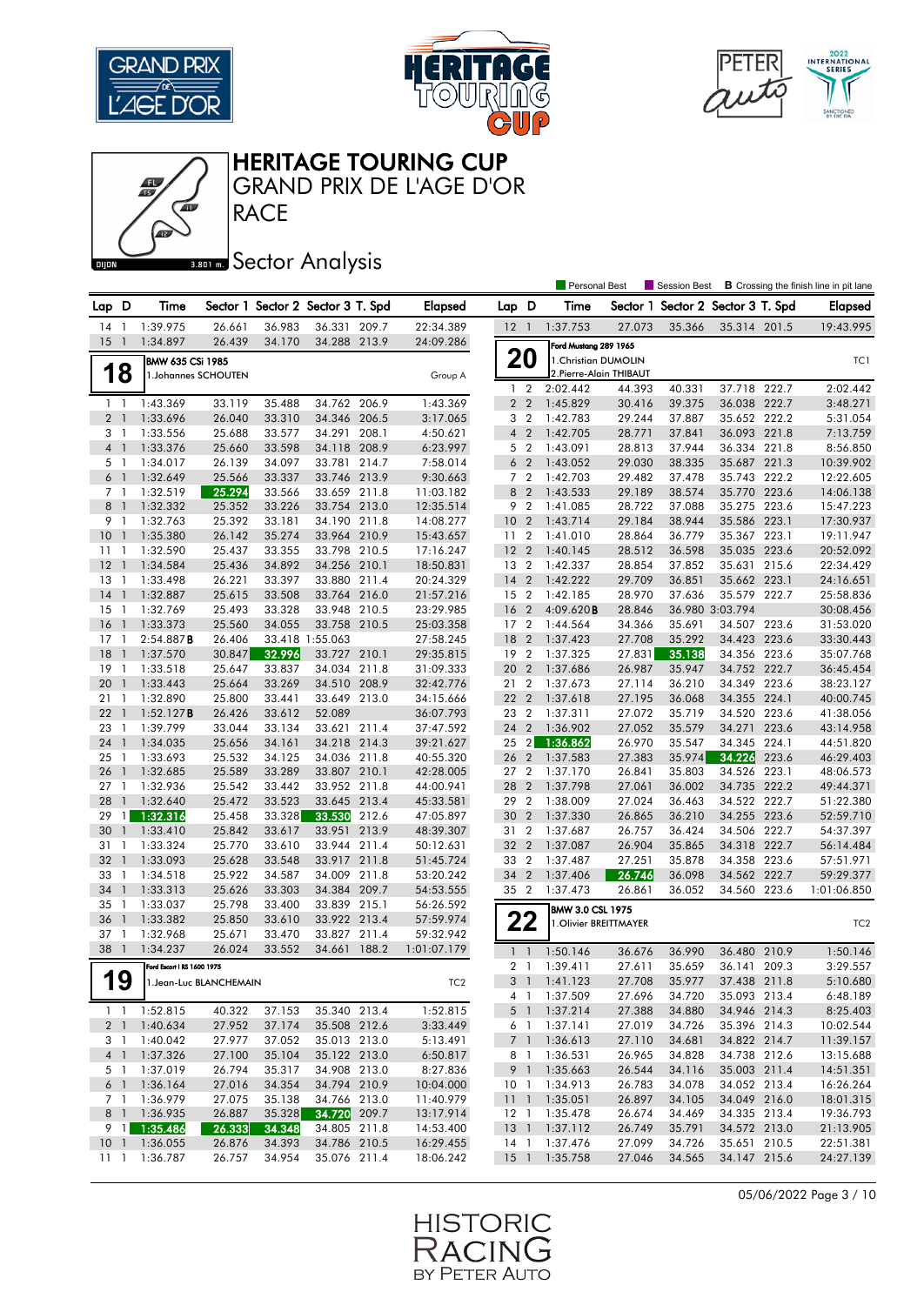







#### **BRONES** Sector Analysis

|                |                |                         |        |        |                                   |       |                 |                 |                | <b>Personal Best</b>               |                        | Session Best                      |                 |              | <b>B</b> Crossing the finish line in pit lane |
|----------------|----------------|-------------------------|--------|--------|-----------------------------------|-------|-----------------|-----------------|----------------|------------------------------------|------------------------|-----------------------------------|-----------------|--------------|-----------------------------------------------|
| Lap D          |                | Time                    |        |        | Sector 1 Sector 2 Sector 3 T. Spd |       | <b>Elapsed</b>  | Lap D           |                | Time                               |                        | Sector 1 Sector 2 Sector 3 T. Spd |                 |              | <b>Elapsed</b>                                |
| 16             | $\overline{1}$ | 1:34.983                | 26.340 | 34.600 | 34.043 216.9                      |       | 26:02.122       | 34              | $\overline{1}$ | 1:29.368                           | 24.825                 | 32.570                            | 31.973 238.9    |              | 53:29.458                                     |
| 17             | $\mathbf{1}$   | 1:39.208                | 26.904 | 36.941 | 35.363 212.2                      |       | 27:41.330       | 35              | $\overline{1}$ | 1:29.551                           | 24.681                 | 32.854                            |                 | 32.016 237.9 | 54:59.009                                     |
| 18             | $\mathbf{1}$   | 1:35.784                | 26.666 | 34.655 | 34.463 214.3                      |       | 29:17.114       | 36              | $\overline{1}$ | 1:30.016                           | 24.914                 | 33.010                            |                 | 32.092 240.0 | 56:29.025                                     |
| 19             | $\overline{1}$ | 1:35.737                | 26.548 | 34.694 | 34.495 212.6                      |       | 30:52.851       | 37 1            |                | 1:30.180                           | 25.368                 | 32.550                            | 32.262 238.4    |              | 57:59.205                                     |
| 20             | $\overline{1}$ | 1:39.175                | 26.766 | 35.017 | 37.392 178.5                      |       | 32:32.026       | 38              | $\overline{1}$ | 1:30.601                           | 24.829                 | 33.529                            | 32.243 239.5    |              | 59:29.806                                     |
| 21             | $\overline{1}$ | 3:56.988B               | 27.666 |        | 35.588 2:53.734                   |       | 36:29.014       | 39 1            |                | 1:30.388                           | 25.309                 | 32.416                            | 32.663          | 236.8        | 1:01:00.194                                   |
| 22             | $\overline{1}$ | 1:40.355                | 31.925 | 34.061 | 34.369 217.7                      |       | 38:09.369       |                 |                |                                    |                        |                                   |                 |              |                                               |
| 23             | $\overline{1}$ | 1:34.587                | 26.721 | 34.162 | 33.704 219.1                      |       | 39:43.956       |                 | 33             | BMW 635 CSi 1985<br>1. Robert BOOS |                        |                                   |                 |              |                                               |
| 24             | -1             | 1:34.383                | 26.244 | 34.275 | 33.864 215.1                      |       | 41:18.339       |                 |                |                                    | 2. François JAKUBOWSKI |                                   |                 |              | Group A                                       |
| 25             | $\overline{1}$ | 1:34.193                | 26.268 | 33.884 | 34.041 213.0                      |       | 42:52.532       | $1\quad$        |                | 1:47.307                           | 36.751                 | 35.742                            | 34.814 216.4    |              | 1:47.307                                      |
| 26             | $\overline{1}$ | 1:34.318                | 25.952 | 34.359 | 34.007 212.6                      |       | 44:26.850       | 2 <sub>1</sub>  |                | 1:36.216                           | 27.099                 | 34.973                            | 34.144 220.0    |              | 3:23.523                                      |
| 27             |                | 1:33.652                | 26.120 | 33.676 | 33.856 215.1                      |       | 46:00.502       | 3 <sup>1</sup>  |                | 1:35.634                           | 26.582                 | 35.026                            | 34.026 220.9    |              | 4:59.157                                      |
| 28             | $\mathbf{1}$   | 1:34.301                | 26.005 | 34.716 | 33.580                            | 218.6 | 47:34.803       | 4 1             |                | 1:33.423                           | 26.422                 | 33.393                            |                 | 33.608 219.5 | 6:32.580                                      |
| 29             | $\mathbf{1}$   | 1:36.552                | 27.629 | 34.855 | 34.068 217.3                      |       | 49:11.355       | 5 <sub>1</sub>  |                | 1:33.182                           | 27.116                 | 32.789                            | 33.277 222.2    |              | 8:05.762                                      |
| 30             | -1             | 1:34.615                | 26.260 | 34.566 | 33.789 218.2                      |       | 50:45.970       | 6 1             |                | 1:33.928                           | 25.705                 | 34.457                            | 33.766 224.1    |              | 9:39.690                                      |
| 31             | $\overline{1}$ | 1:35.078                | 26.189 | 34.666 | 34.223 217.3                      |       | 52:21.048       | 7 <sub>1</sub>  |                | 1:33.765                           | 26.488                 | 33.062                            | 34.215 216.0    |              | 11:13.455                                     |
| 32             | $\overline{1}$ | 1:36.524                | 26.471 | 34.669 | 35.384 215.6                      |       | 53:57.572       | 8 1             |                | 1:31.582                           | 25.388                 | 32.965                            | 33.229 220.9    |              | 12:45.037                                     |
| 33             | $\overline{1}$ | 1:34.191                | 26.407 | 33.986 | 33.798 216.4                      |       | 55:31.763       | 9 <sub>1</sub>  |                | 1:32.617                           | 25.624                 | 33.812                            | 33.181          | 222.2        | 14:17.654                                     |
| 34             | $\overline{1}$ | 1:34.580                | 26.445 | 34.049 | 34.086 212.6                      |       | 57:06.343       | 10 <sub>1</sub> |                | 1:33.239                           | 26.437                 | 33.559                            | 33.243 220.9    |              | 15:50.893                                     |
| 35             | $\overline{1}$ | 1:34.779                | 26.259 | 34.483 | 34.037                            | 215.6 | 58:41.122       | 11 <sub>1</sub> |                | 1:33.909                           | 25.933                 | 34.699                            | 33.277 222.2    |              | 17:24.802                                     |
| 36             | 1              | 1:33.880                | 26.121 | 34.030 | 33.729 216.4                      |       | 1:00:15.002     | $12-1$          |                | 1:31.598                           | 25.356                 | 32.983                            | 33.259          | 221.8        | 18:56.400                                     |
| $37-1$         |                | 1:35.239                | 27.181 | 34.103 | 33.955 201.5                      |       | 1:01:50.241     | $13-1$          |                | 1:32.740                           | 25.312                 | 33.271                            | 34.157 223.1    |              | 20:29.140                                     |
|                |                |                         |        |        |                                   |       |                 | $14-1$          |                | 1:32.010                           | 25.594                 | 32.992                            | 33.424 220.9    |              | 22:01.150                                     |
| 32             |                | Ford Capri RS 3100 1975 |        |        |                                   |       |                 | 15              | $\overline{1}$ | 1:32.357                           | 25.400                 | 33.653                            | 33.304 221.8    |              | 23:33.507                                     |
|                |                | 1. Mark FARMER          |        |        |                                   |       | TC <sub>2</sub> | 16 <sub>1</sub> |                | 1:32.120                           | 25.571                 | 33.264                            | 33.285 220.4    |              | 25:05.627                                     |
| $1\quad$       |                | 1:39.932                | 31.895 | 35.352 | 32.685                            | 237.4 | 1:39.932        | $17-1$          |                | 1:31.819                           | 25.464                 | 33.118                            | 33.237 220.4    |              | 26:37.446                                     |
| 2 <sub>1</sub> |                | 1:31.018                | 25.402 | 33.781 | 31.835 241.1                      |       | 3:10.950        | 18 1            |                | 1:32.382                           | 25.654                 | 33.022                            | 33.706 215.1    |              | 28:09.828                                     |
| 3 1            |                | 1:29.740                | 24.799 | 33.384 | 31.557                            | 244.9 | 4:40.690        | $19-1$          |                | 1:32.531                           | 25.689                 | 33.398                            | 33.444 216.4    |              | 29:42.359                                     |
| 4 <sup>1</sup> |                | 1:29.703                | 25.274 | 32.798 | 31.631 244.3                      |       | 6:10.393        | 20 1            |                | 1:34.642                           | 28.539                 | 32.908                            | 33.195 216.9    |              | 31:17.001                                     |
| 5 <sub>1</sub> |                | 1:29.795                | 25.562 | 32.445 | 31.788 239.5                      |       | 7:40.188        | 211             |                | 3:56.411B                          | 25.662                 |                                   | 32.996 2:57.753 |              | 35:13.412                                     |
| $6-1$          |                | 1:29.446                | 25.456 | 32.317 | 31.673 239.5                      |       | 9:09.634        | 22 1            |                | 1:45.573                           | 33.535                 | 36.431                            | 35.607 210.1    |              | 36:58.985                                     |
| 7 1            |                | 1:31.438                | 24.920 | 33.724 | 32.794 241.6                      |       | 10:41.072       | 23 1            |                | 1:38.426                           | 27.726                 | 35.705                            | 34.995 213.4    |              | 38:37.411                                     |
| 8 <sup>1</sup> |                | 1:29.695                | 24.925 | 32.176 | 32.594 238.9                      |       | 12:10.767       | 24 1            |                | 1:38.168                           | 27.564                 | 35.346                            | 35.258 208.9    |              | 40:15.579                                     |
| 9 1            |                | 1:29.616                | 25.187 | 32.600 | 31.829 239.5                      |       | 13:40.383       | 251             |                | 1:39.185                           | 27.849                 | 35.549                            | 35.787 209.7    |              | 41:54.764                                     |
| 10             | $\overline{1}$ | 1:30.447                | 24.557 | 33.226 | 32.664 238.4                      |       | 15:10.830       | 26 1            |                | 1:38.445                           | 28.131                 | 35.289                            | 35.025 210.9    |              | 43:33.209                                     |
| 11             |                | 1:28.560                | 24.607 | 32.266 | 31.687 240.5                      |       | 16:39.390       | 27 <sub>1</sub> |                | 1:37.911                           | 27.266                 | 35.654                            |                 | 34.991 210.9 | 45:11.120                                     |
| 12             | $\overline{1}$ | 1:29.167                | 24.922 | 32.055 | 32.190 201.9                      |       | 18:08.557       | 28 1            |                | 1:38.115                           | 27.556                 | 35.677                            | 34.882 209.3    |              | 46:49.235                                     |
| 13             | $\overline{1}$ | 1:31.179                | 25.360 | 33.603 | 32.216 240.0                      |       | 19:39.736       | 29              | $\overline{1}$ | 1:38.737                           | 27.352                 | 36.284                            | 35.101          | 211.8        | 48:27.972                                     |
| 14             | $\overline{1}$ | 1:29.225                | 24.553 | 32.758 | 31.914 239.5                      |       | 21:08.961       | 30 1            |                | 1:38.570                           | 27.417                 | 35.372                            | 35.781 210.1    |              | 50:06.542                                     |
| 15             | $\overline{1}$ | 1:28.608                | 24.815 | 32.034 | 31.759 241.1                      |       | 22:37.569       | 31 1            |                | 1:37.498                           | 27.063                 | 35.669                            | 34.766 207.3    |              | 51:44.040                                     |
| 16             | $\overline{1}$ | 1:30.742                | 26.167 | 32.757 | 31.818 237.9                      |       | 24:08.311       | 32 1            |                | 1:38.361                           | 27.568                 | 36.010                            | 34.783 210.9    |              | 53:22.401                                     |
| 17             | -1             | 1:29.122                | 24.562 | 32.318 | 32.242 238.9                      |       | 25:37.433       | 33 1            |                | 1:37.747                           | 27.135                 | 35.639                            | 34.973 206.5    |              | 55:00.148                                     |
| 18             | $\mathbf{1}$   | 3:53.265B               | 24.773 |        | 32.373 2:56.119                   |       | 29:30.698       | 34              | $\overline{1}$ | 1:37.500                           | 27.282                 | 35.547                            | 34.671          | 208.9        | 56:37.648                                     |
| $19-1$         |                | 1:35.756                | 31.355 | 32.521 | 31.880 237.9                      |       | 31:06.454       | $35 \quad 1$    |                | 1:37.508                           | 27.359                 | 35.408                            | 34.741 208.5    |              | 58:15.156                                     |
|                |                | 20 1 1:28.575           | 24.657 | 32.210 | 31.708 238.4                      |       | 32:35.029       |                 |                | 36 1 1:37.990                      | 27.251                 | 35.689                            | 35.050 208.9    |              | 59:53.146                                     |
|                |                | 21 1 1:30.184           | 24.984 | 33.289 | 31.911 237.4                      |       | 34:05.213       |                 |                | 37 1 1:38.573                      | 27.504                 | 35.600                            | 35.469 210.9    |              | 1:01:31.719                                   |
|                |                | 22 1 1:28.929           | 24.819 | 32.168 | 31.942 238.4                      |       | 35:34.142       |                 |                | Ford Capri RS 3100 Cologne 1974    |                        |                                   |                 |              |                                               |
|                |                | 23 1 1:29.807           | 24.664 | 33.239 | 31.904 239.5                      |       | 37:03.949       |                 | 37             | 1.Armand MILLE                     |                        |                                   |                 |              |                                               |
|                |                | 24 1 1:30.724           | 25.687 | 32.918 | 32.119 241.1                      |       | 38:34.673       |                 |                |                                    |                        |                                   |                 |              | TC <sub>2</sub>                               |
|                |                | 25 1 1:29.022           | 24.631 | 32.271 | 32.120 240.5                      |       | 40:03.695       |                 |                | $1 \quad 1 \quad 1:44.184$         | 33.911                 | 36.379                            | 33.894 232.3    |              | 1:44.184                                      |
|                |                | 26 1 1:29.245           | 24.863 | 32.522 | 31.860 242.2                      |       | 41:32.940       |                 |                | 2 1 1:34.421                       | 26.997                 | 34.519                            | 32.905 232.3    |              | 3:18.605                                      |
|                |                | 27 1 1:30.993           | 26.060 | 33.055 | 31.878 239.5                      |       | 43:03.933       |                 |                | 3 1 1:32.980                       | 26.377                 | 33.914                            | 32.689 231.3    |              | 4:51.585                                      |
|                |                | 28 1 1:29.454           | 24.745 | 32.687 | 32.022 242.2                      |       | 44:33.387       |                 |                | 4 1 1:32.395                       | 25.835                 | 33.924                            |                 | 32.636 232.8 | 6:23.980                                      |
|                |                | 29 1 1:29.464           | 24.944 | 32.805 | 31.715 241.6                      |       | 46:02.851       |                 |                | 5 1 1:32.279                       | 25.853                 | 33.527                            |                 | 32.899 231.8 | 7:56.259                                      |
|                |                | 30 1 1:29.723           | 24.874 | 32.908 | 31.941 240.5                      |       | 47:32.574       |                 |                | 6 1 1:32.462                       | 25.932                 | 33.677                            |                 | 32.853 229.8 | 9:28.721                                      |
|                |                | 31 1 1:29.157           | 24.649 | 32.434 | 32.074 238.9                      |       | 49:01.731       |                 | 7 1            | 1:32.355                           | 26.207                 | 33.885                            | 32.263 231.8    |              | 11:01.076                                     |
|                |                | 32 1 1:29.195           | 24.682 | 32.413 | 32.100 238.9                      |       | 50:30.926       |                 |                | 8 1 1:32.030                       | 25.575                 | 33.836                            | 32.619 232.3    |              | 12:33.106                                     |
|                |                | 33 1 1:29.164           | 24.916 | 32.382 | 31.866 239.5                      |       | 52:00.090       |                 |                |                                    |                        |                                   |                 |              |                                               |
|                |                |                         |        |        |                                   |       |                 |                 |                |                                    |                        |                                   |                 |              |                                               |

05/06/2022 Page 4 / 10

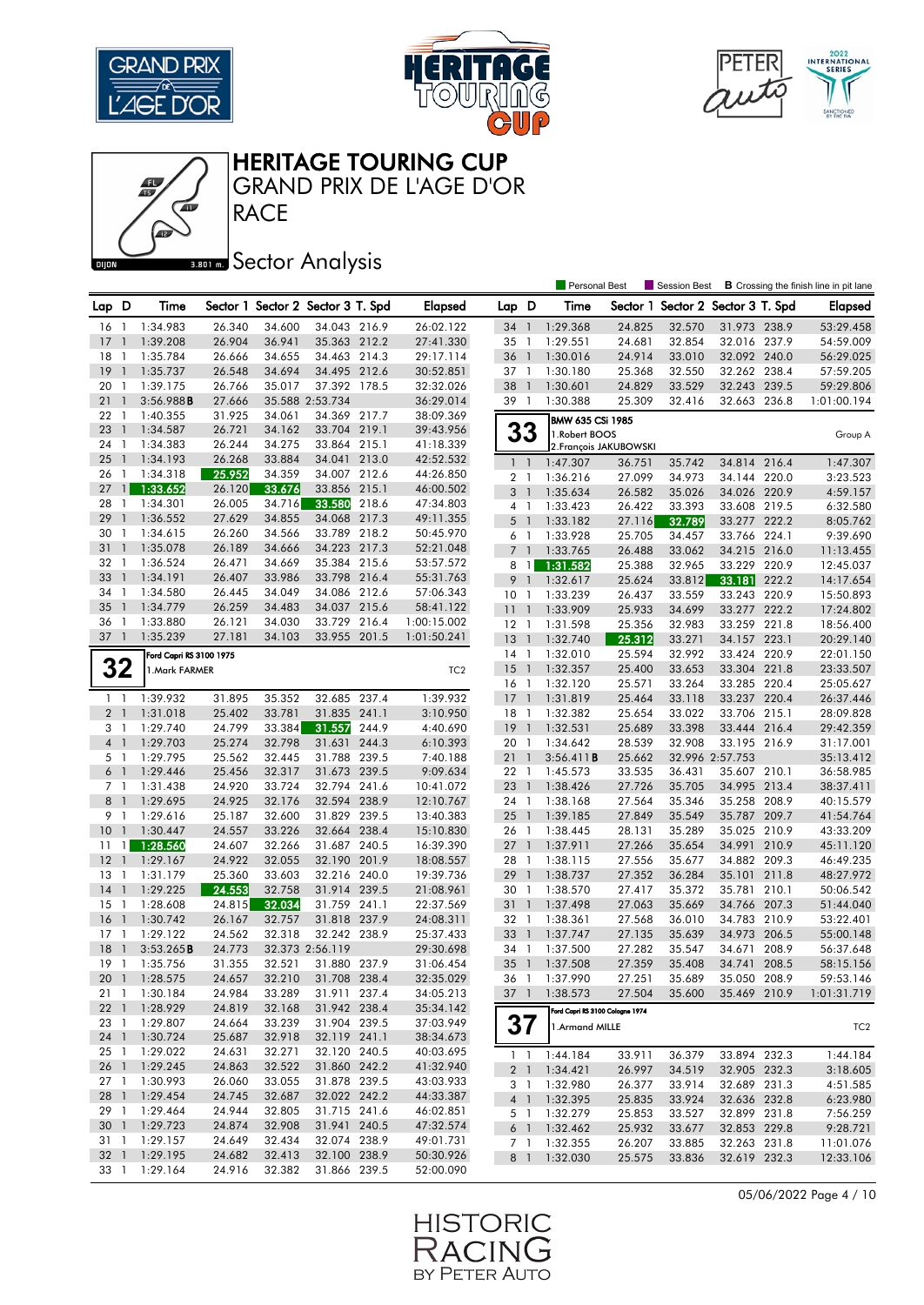







#### **BRONES** Sector Analysis

|                      |                          |                         |                  |                  |                                   |       |                        |                 |                | <b>Personal Best</b>  |          | Session Best             |                 |       | <b>B</b> Crossing the finish line in pit lane |
|----------------------|--------------------------|-------------------------|------------------|------------------|-----------------------------------|-------|------------------------|-----------------|----------------|-----------------------|----------|--------------------------|-----------------|-------|-----------------------------------------------|
| Lap D                |                          | Time                    |                  |                  | Sector 1 Sector 2 Sector 3 T. Spd |       | Elapsed                | Lap D           |                | Time                  | Sector 1 | Sector 2 Sector 3 T. Spd |                 |       | <b>Elapsed</b>                                |
| 9                    | -1                       | 1:32.087                | 25.502           | 33.942           | 32.643 232.8                      |       | 14:05.193              | 26              | $\overline{1}$ | 1:40.971              | 32.004   | 34.464                   | 34.503 208.5    |       | 46:40.151                                     |
| 10                   | $\mathbf{1}$             | 1:30.531                | 25.395           | 33.012           | 32.124 232.3                      |       | 15:35.724              | 27 1            |                | 1:36.153              | 26.907   | 34.295                   | 34.951 211.8    |       | 48:16.304                                     |
| 11                   | $\mathbf{1}$             | 1:32.595                | 25.759           | 34.141           | 32.695 232.3                      |       | 17:08.319              | 28              | $\overline{1}$ | 1:35.242              | 26.732   | 34.361                   | 34.149 211.8    |       | 49:51.546                                     |
| 12                   | $\overline{1}$           | 1:32.168                | 26.135           | 33.101           | 32.932 231.8                      |       | 18:40.487              | 29              | $\overline{1}$ | 1:34.580              | 26.141   | 34.203                   | 34.236 210.9    |       | 51:26.126                                     |
| 13                   | $\overline{1}$           | 1:32.632                | 25.677           | 33.550           | 33.405 231.8                      |       | 20:13.119              | 30              | $\overline{1}$ | 1:34.814              | 26.478   | 33.777                   | 34.559 208.9    |       | 53:00.940                                     |
| 14                   | $\overline{1}$           | 1:31.820                | 25.531           | 33.746           | 32.543 232.3                      |       | 21:44.939              | 31 1            |                | 6:33.820B             | 27.299   |                          | 44.856 5:21.665 |       | 59:34.760                                     |
| $15-1$               |                          | 1:33.368                | 25.716           | 34.868           | 32.784 231.3                      |       | 23:18.307              | 32 1            |                | 1:44.303              | 34.560   | 35.032                   | 34.711 194.6    |       | 1:01:19.063                                   |
| 16                   | $\overline{1}$           | 1:31.343                | 25.387           | 33.374           | 32.582 231.8                      |       | 24:49.650              |                 |                |                       |          |                          |                 |       |                                               |
| 17                   | $\overline{1}$           | 1:31.848                | 25.503           | 33.124           | 33.221 231.8                      |       | 26:21.498              |                 |                | BMW 2002 TI 1970      |          |                          |                 |       |                                               |
| 18                   | $\overline{1}$           | 3:34.578B               | 25.184           |                  | 32.811 2:36.583                   |       | 29:56.076              | 44              |                | 1.Katrin BEHRENS      |          |                          |                 |       | TC <sub>2</sub>                               |
| 19                   | $\overline{1}$           | 1:43.999                | 37.826           | 33.642           | 32.531 232.3                      |       | 31:40.075              | 1 <sup>1</sup>  |                | 2:06.352              | 46.033   | 41.259                   | 39.060 190.8    |       | 2:06.352                                      |
| 20                   | $\overline{1}$           | 1:30.652                | 25.404           | 32.997           | 32.251 231.8                      |       | 33:10.727              | 2 <sup>1</sup>  |                | 1:49.487              | 30.470   | 39.214                   | 39.803 188.5    |       | 3:55.839                                      |
| 21                   | $\mathbf{1}$             | 1:30.839                | 25.757           | 32.876           | 32.206 232.3                      |       | 34:41.566              | $3-1$           |                | 1:50.286              | 30.925   | 39.722                   | 39.639 187.2    |       | 5:46.125                                      |
| 22                   | $\mathbf{1}$             | 1:30.036                | 25.340           | 32.728           | 31.968 231.8                      |       | 36:11.602              | $4-1$           |                | 1:49.582              | 30.379   | 39.879                   | 39.324 188.5    |       | 7:35.707                                      |
| 23                   | $\mathbf{1}$             | 1:30.590                | 25.359           | 33.056           | 32.175 232.8                      |       | 37:42.192              | 5 <sub>1</sub>  |                | 1:49.032              | 30.309   | 39.297                   | 39.426 189.1    |       | 9:24.739                                      |
| 24                   | $\mathbf{1}$             | 1:31.831                | 26.246           | 33.337           | 32.248 232.3                      |       | 39:14.023              | $6-1$           |                | 1:50.487              | 30.792   | 40.064                   | 39.631          | 188.5 | 11:15.226                                     |
| 25                   | $\overline{1}$           | 1:31.406                | 25.674           | 33.306           | 32.426 232.3                      |       | 40:45.429              | 7 <sub>1</sub>  |                | 1:49.705              | 30.892   | 39.834                   | 38.979 188.5    |       | 13:04.931                                     |
| 26                   | $\overline{1}$           | 1:31.131                | 25.274           | 33.349           | 32.508 229.8                      |       | 42:16.560              | 8               | $\overline{1}$ | 1:47.781              | 30.144   | 38.580                   | 39.057 190.5    |       | 14:52.712                                     |
| 27 1                 |                          | 1:31.292                | 25.741           | 33.022           | 32.529 231.8                      |       | 43:47.852              | 9               | $\overline{1}$ | 1:48.692              | 30.586   | 39.533                   | 38.573 191.8    |       | 16:41.404                                     |
| 28                   | $\overline{1}$           | 1:31.420                | 25.825           | 33.128           | 32.467 231.8                      |       | 45:19.272              | 10 <sup>°</sup> | $\overline{1}$ | 1:46.695              | 29.772   | 38.181                   | 38.742 188.5    |       | 18:28.099                                     |
| 29                   | $\mathbf{1}$             | 1:31.499                | 25.803           | 33.252           | 32.444 231.3                      |       | 46:50.771              | 11              | $\overline{1}$ | 1:49.281              | 30.183   | 38.974                   | 40.124          | 191.8 | 20:17.380                                     |
| 30                   | $\overline{1}$           | 1:31.714                | 25.992           | 33.393           | 32.329 231.8                      |       | 48:22.485              | 12              | $\overline{1}$ | 1:49.232              | 29.856   | 39.482                   | 39.894 189.8    |       | 22:06.612                                     |
| 31                   | $\overline{1}$           | 1:30.888                | 25.448           | 33.135           | 32.305 231.8                      |       | 49:53.373              | $13-1$          |                | 1:49.257              | 30.605   | 39.623                   | 39.029 188.8    |       | 23:55.869                                     |
| 32                   | $\overline{1}$           | 1:32.131                | 25.404           | 33.649           | 33.078 231.8                      |       | 51:25.504              | 14              | $\overline{1}$ | 1:45.588              | 29.308   | 38.115                   | 38.165 190.5    |       | 25:41.457                                     |
| 33                   | $\mathbf{1}$             | 1:31.681                | 25.459           | 33.985           | 32.237 231.3                      |       | 52:57.185              | $15-1$          |                | 1:46.185              | 29.754   | 38.002                   | 38.429 187.5    |       | 27:27.642                                     |
| 34                   | $\overline{1}$           | 1:31.777                | 25.854           | 33.146           | 32.777 230.8                      |       | 54:28.962              | 16              | $\overline{1}$ | 1:45.760              | 29.629   | 37.929                   | 38.202 186.9    |       | 29:13.402                                     |
| 35                   | $\mathbf{1}$             | 1:31.467                | 25.910           | 33.246           | 32.311                            | 230.8 | 56:00.429              | $17-1$          |                | 4:09.091B             | 29.278   |                          | 38.667 3:01.146 |       | 33:22.493                                     |
| 36                   | -1                       | 1:31.393                | 25.634           | 33.282           | 32.477 231.8                      |       | 57:31.822              | 18              | $\overline{1}$ | 1:53.070              | 36.980   | 38.107                   | 37.983 190.1    |       | 35:15.563                                     |
| 37 1                 |                          | 1:31.388                | 25.701           | 33.153           | 32.534 229.3                      |       | 59:03.210              | 19              | $\overline{1}$ | 1:46.225              | 29.463   | 38.218                   | 38.544 189.1    |       | 37:01.788                                     |
| 38                   | $\overline{\phantom{a}}$ | 1:31.496                | 25.728           | 33.207           | 32.561 229.3                      |       | 1:00:34.706            | 20              | $\overline{1}$ | 1:44.964              | 29.438   | 37.766                   | 37.760 188.2    |       | 38:46.752                                     |
|                      |                          | <b>BMW 635 CSi 1985</b> |                  |                  |                                   |       |                        | 21              | $\overline{1}$ | 1:45.503              | 29.279   | 38.022                   | 38.202 189.5    |       | 40:32.255                                     |
| 42                   |                          | 1. Christian PERRIER    |                  |                  |                                   |       | Group A                | 22              | $\overline{1}$ | 1:44.924              | 29.170   | 37.672                   | 38.082 189.8    |       | 42:17.179                                     |
|                      |                          |                         |                  |                  |                                   |       |                        | 23              | $\overline{1}$ | 1:44.813              | 29.089   | 38.350                   | 37.374          | 192.2 | 44:01.992                                     |
| $1\quad1$            |                          | 1:52.065                | 39.792           | 36.635           | 35.638 211.8                      |       | 1:52.065               | 24              | $\mathbf{1}$   | 1:44.436              | 28.666   | 37.469                   | 38.301          | 189.8 | 45:46.428                                     |
| 2 <sub>1</sub>       |                          | 1:40.839                | 28.451           | 37.065           | 35.323 216.4                      |       | 3:32.904               | 25 1            |                | 1:45.894              | 29.725   | 37.970                   | 38.199          | 188.2 | 47:32.322                                     |
| 3 <sub>1</sub>       |                          | 1:40.797                | 27.969           | 38.420           | 34.408 215.6                      |       | 5:13.701               | 26              | $\overline{1}$ | 1:45.830              | 29.062   | 39.104                   | 37.664          | 189.8 | 49:18.152                                     |
| 4 <sup>1</sup>       |                          | 1:37.286                | 27.439           | 35.011           | 34.836 212.2                      |       | 6:50.987               | 27 1            |                | 1:44.896              | 29.199   | 37.804                   | 37.893 190.1    |       | 51:03.048                                     |
| 5 <sub>1</sub>       |                          | 1:36.961                | 27.138           | 35.224           | 34.599 213.4                      |       | 8:27.948               | 28              | $\overline{1}$ | 1:45.815              | 29.270   | 38.663                   | 37.882 188.5    |       | 52:48.863                                     |
| $6-1$                |                          | 1:36.037                | 27.359           | 34.704           | 33.974 210.9                      |       | 10:03.985              | 29 1            |                | 1:45.622              | 28.872   | 37.853                   | 38.897 189.5    |       | 54:34.485                                     |
| 7 <sub>1</sub>       |                          | 1:37.586                | 27.509           | 35.441           | 34.636 217.7                      |       | 11:41.571              | 30              | $\overline{1}$ | 1:45.609              | 29.189   | 38.619                   | 37.801          | 189.8 | 56:20.094                                     |
| 8 <sup>1</sup>       |                          | 1:36.938                | 27.122           | 35.508           | 34.308 211.8                      |       | 13:18.509              | 31              | $\overline{1}$ | 1:44.550              | 28.746   | 37.895                   | 37.909 187.5    |       | 58:04.644                                     |
| 9 1                  |                          | 1:35.261                | 26.432           | 35.125           | 33.704                            | 213.9 | 14:53.770              | 32 1            |                | 1:45.493              | 29.083   | 37.970                   | 38.440          | 188.5 | 59:50.137                                     |
| 10                   | $\overline{1}$           | 1:36.488                | 26.973           | 35.617           | 33.898 211.8                      |       | 16:30.258              | 33 1            |                | 1:44.931              | 28.740   | 38.412                   | 37.779          | 189.8 | 1:01:35.068                                   |
| $11 \quad 1$         |                          | 1:36.031                | 26.570           | 35.258           | 34.203 210.5                      |       | 18:06.289              |                 |                | Ford Mustang 289 1965 |          |                          |                 |       |                                               |
|                      |                          | 12 1 1:35.697           | 26.492           | 34.448           | 34.757 213.4                      |       | 19:41.986              | 40              | c              | 1.Serge LIBENS        |          |                          |                 |       | TC1                                           |
|                      |                          | 13 1 1:33.847           | 26.068           | 33.796           | 33.983 212.2                      |       | 21:15.833              |                 |                |                       |          |                          |                 |       |                                               |
|                      |                          | 14 1 1:35.126           | 26.290           | 34.110           | 34.726 210.5                      |       | 22:50.959              |                 |                | 1 1 1:56.618          | 41.857   | 38.093                   | 36.668 220.9    |       | 1:56.618                                      |
| $15-1$               |                          | 1:35.113                | 26.318           | 34.735           | 34.060 210.5                      |       | 24:26.072              | 2 <sub>1</sub>  |                | 1:43.114              | 29.012   | 38.096                   | 36.006 223.1    |       | 3:39.732                                      |
|                      |                          | 16 1 1:34.657           | 26.302           | 34.353           | 34.002 213.4                      |       | 26:00.729              |                 |                | 3 1 1:42.234          | 28.745   | 37.304                   | 36.185 222.7    |       | 5:21.966                                      |
|                      |                          | 17 1 1:37.122           | 27.375           | 34.722           | 35.025 207.7                      |       | 27:37.851              | 4 1             |                | 1:40.992              | 28.237   | 36.633                   | 36.122 221.8    |       | 7:02.958                                      |
| 18 <sup>1</sup>      |                          | $4:02.152$ B            | 26.322           |                  | 34.225 3:01.605                   |       | 31:40.003              |                 |                | 5 1 1:41.484          | 29.000   | 36.690                   | 35.794 219.1    |       | 8:44.442                                      |
| $19-1$<br>20 1       |                          | 1:43.261<br>1:35.886    | 34.711<br>26.437 | 34.431<br>35.043 | 34.119 210.5<br>34.406 210.5      |       | 33:23.264<br>34:59.150 |                 |                | 6 1 1:40.447          | 28.293   | 36.415                   | 35.739 222.2    |       | 10:24.889                                     |
|                      |                          | 1:34.546                | 26.326           | 33.999           | 34.221 210.5                      |       | 36:33.696              |                 |                | 7 1 1:40.512          | 28.203   | 36.624                   | 35.685 223.1    |       | 12:05.401                                     |
| 21 1<br>$22 \quad 1$ |                          | 1:35.226                | 26.591           | 34.022           | 34.613 210.9                      |       | 38:08.922              |                 |                | 8 1 1:40.527          | 28.151   | 36.428                   | 35.948 220.9    |       | 13:45.928                                     |
| 23 1                 |                          | 1:34.981                | 26.788           | 33.987           | 34.206 211.4                      |       | 39:43.903              |                 | 9 1            | 1:40.519              | 28.406   | 36.369                   | 35.744 222.2    |       | 15:26.447                                     |
| 24 1                 |                          | 1:43.951                | 27.042           | 34.482           | 42.427 125.1                      |       | 41:27.854              | 10 <sub>1</sub> |                | 1:40.466              | 28.651   | 36.326                   | 35.489 223.1    |       | 17:06.913                                     |
| $25 \quad 1$         |                          | 3:31.326B               | 29.905           |                  | 36.319 2:25.102                   |       | 44:59.180              |                 |                | 11 1:40.865           | 28.678   | 35.999                   | 36.188 207.3    |       | 18:47.778                                     |
|                      |                          |                         |                  |                  |                                   |       |                        |                 |                |                       |          |                          |                 |       |                                               |

05/06/2022 Page 5 / 10

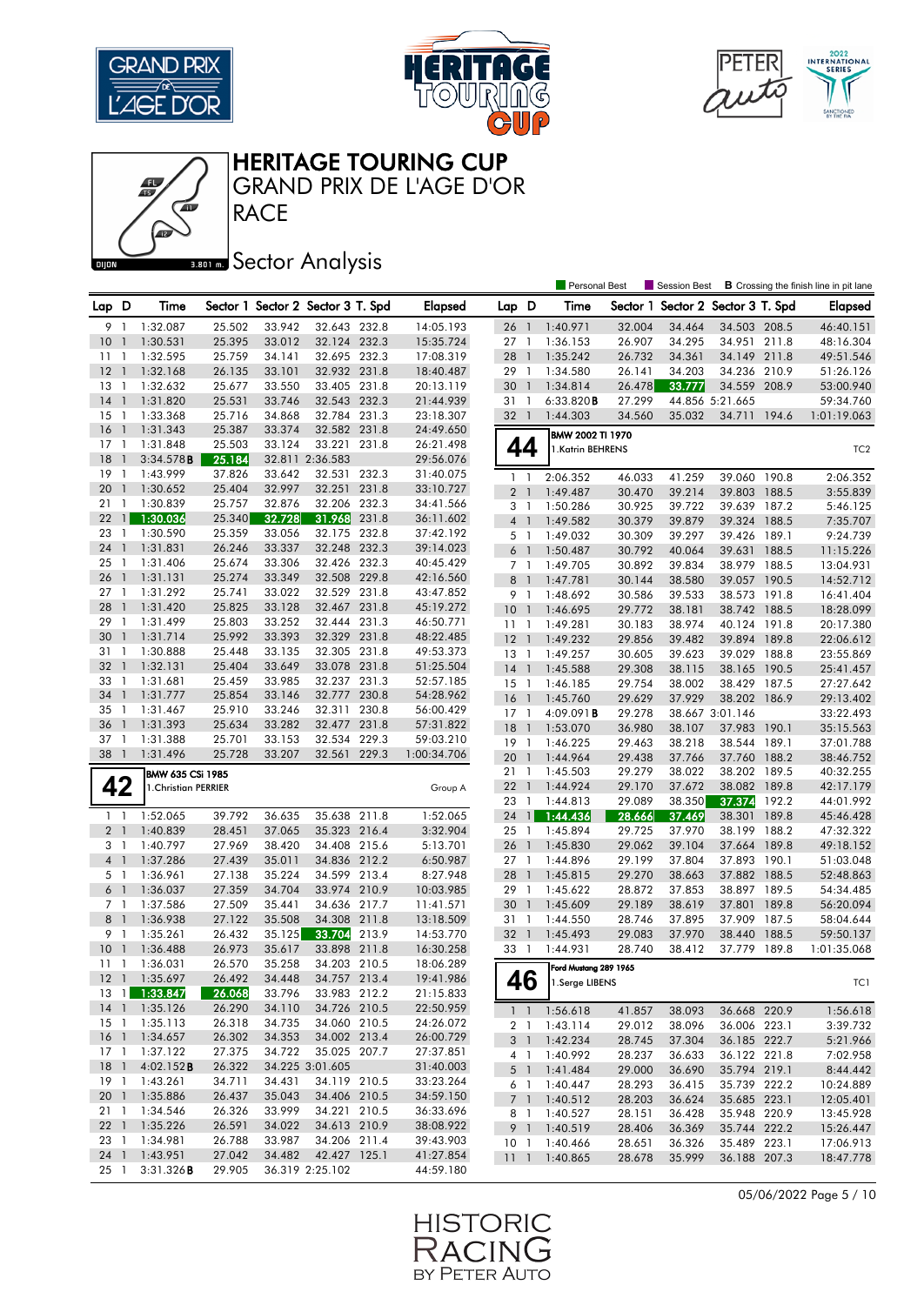







#### **BRONES** Sector Analysis

|                 |                |                            |        |        |                                   |       |                 |                 |                          | <b>Personal Best</b>            |                  | Session Best                      |                 |       | <b>B</b> Crossing the finish line in pit lane |
|-----------------|----------------|----------------------------|--------|--------|-----------------------------------|-------|-----------------|-----------------|--------------------------|---------------------------------|------------------|-----------------------------------|-----------------|-------|-----------------------------------------------|
| Lap D           |                | Time                       |        |        | Sector 1 Sector 2 Sector 3 T. Spd |       | <b>Elapsed</b>  | Lap D           |                          | Time                            |                  | Sector 1 Sector 2 Sector 3 T. Spd |                 |       | Elapsed                                       |
| 12              | -1             | 1:41.037                   | 29.438 | 36.067 | 35.532 214.7                      |       | 20:28.815       | 17              | $\overline{1}$           | 1:28.683                        | 24.724           | 32.623                            | 31.336 243.2    |       | 25:25.212                                     |
| 13              | $\mathbf{1}$   | 1:41.820                   | 28.731 | 37.506 | 35.583 222.2                      |       | 22:10.635       | 18              | -1                       | 1:29.984                        | 24.850           | 33.637                            | 31.497 238.4    |       | 26:55.196                                     |
| 14              | $\overline{1}$ | 1:40.304                   | 28.423 | 36.544 | 35.337 220.4                      |       | 23:50.939       | 19              | $\overline{1}$           | 1:28.414                        | 24.728           | 32.409                            | 31.277          | 241.6 | 28:23.610                                     |
| 15              | $\mathbf{1}$   | 4:09.453B                  | 29.160 |        | 36.308 3:03.985                   |       | 28:00.392       | 20              | - 1                      | 1:29.256                        | 25.450           | 32.492                            | 31.314 241.1    |       | 29:52.866                                     |
| 16              | -1             | 1:46.629                   | 33.984 | 36.969 | 35.676 221.8                      |       | 29:47.021       | 211             |                          | 1:28.338                        | 24.679           | 32.526                            | 31.133 245.5    |       | 31:21.204                                     |
| 17              | $\overline{1}$ | 1:40.789                   | 28.912 | 36.344 | 35.533 222.7                      |       | 31:27.810       | 22 1            |                          | 3:50.791B                       | 24.506           |                                   | 32.275 2:54.010 |       | 35:11.995                                     |
| 18              | $\overline{1}$ | 1:40.444                   | 28.397 | 36.285 | 35.762 221.3                      |       | 33:08.254       | 23              | $\overline{1}$           | 1:34.610                        | 30.917           | 32.240                            | 31.453 241.1    |       | 36:46.605                                     |
| 19              | $\mathbf{1}$   | 1:40.997                   | 28.718 | 36.743 | 35.536 222.2                      |       | 34:49.251       | 24 1            |                          | 1:28.832                        | 25.160           | 32.187                            | 31.485 239.5    |       | 38:15.437                                     |
| 20              | -1             | 1:39.797                   | 27.867 | 36.287 | 35.643 221.3                      |       | 36:29.048       | 25              | $\overline{1}$           | 1:29.159                        | 24.667           | 33.164                            | 31.328 243.8    |       | 39:44.596                                     |
| 21              | $\mathbf{1}$   | 1:40.709                   | 28.249 | 36.431 | 36.029 223.1                      |       | 38:09.757       | 26 1            |                          | 1:29.758                        | 25.653           | 32.596                            | 31.509 241.6    |       | 41:14.354                                     |
| 22              | -1             | 1:40.913                   | 28.221 | 37.253 | 35.439 219.5                      |       | 39:50.670       | $27-1$          |                          | 1:28.577                        | 24.820           | 32.314                            | 31.443 241.6    |       | 42:42.931                                     |
| 23              | $\overline{1}$ | 1:40.147                   | 28.054 | 36.115 | 35.978 220.4                      |       | 41:30.817       | 28 1            |                          | 1:28.294                        | 24.752           | 32.353                            | 31.189 242.2    |       | 44:11.225                                     |
| 24              | -1             | 1:40.370                   | 28.218 | 36.754 | 35.398 221.3                      |       | 43:11.187       | 29              | $\overline{1}$           | 1:29.971                        | 24.732           | 32.948                            | 32.291          | 241.1 | 45:41.196                                     |
| 25              | $\mathbf{1}$   | 1:39.514                   | 28.463 | 35.931 | 35.120 222.7                      |       | 44:50.701       | 30              | -1                       | 1:28.253                        | 24.739           | 32.395                            | 31.119 242.7    |       | 47:09.449                                     |
| 26              | -1             | 1:40.163                   | 28.231 | 36.946 | 34.986 223.1                      |       | 46:30.864       | 311             |                          | 1:28.857                        | 24.597           | 33.068                            | 31.192 242.7    |       | 48:38.306                                     |
| 27              | $\mathbf{1}$   | 1:39.200                   | 27.624 | 36.103 | 35.473 222.7                      |       | 48:10.064       | 32 1            |                          | 1:27.843                        | 24.402           | 32.421                            | 31.020          | 246.6 | 50:06.149                                     |
| 28              | $\mathbf{1}$   | 1:38.409                   | 27.783 | 35.675 | 34.951                            | 223.1 | 49:48.473       | 33              | $\overline{1}$           | 1:28.501                        | 24.444           | 32.463                            | 31.594 240.0    |       | 51:34.650                                     |
| 29              | $\overline{1}$ | 1:39.137                   | 27.710 | 35.624 | 35.803 223.6                      |       | 51:27.610       | 34 1            |                          | 1:29.389                        | 25.051           | 32.632                            | 31.706 241.1    |       | 53:04.039                                     |
| 30              | -1             | 1:38.599                   | 27.856 | 35.526 | 35.217 223.1                      |       | 53:06.209       | 35              | $\overline{1}$           | 1:28.878                        | 24.740           | 32.953                            | 31.185 242.7    |       | 54:32.917                                     |
| 31              | $\mathbf{1}$   | 1:40.057                   | 27.691 | 37.096 | 35.270 221.8                      |       | 54:46.266       | 36 1            |                          | 1:27.494                        | 24.490           | 31.969                            | 31.035 246.6    |       | 56:00.411                                     |
| 32              | $\mathbf{1}$   | 1:39.938                   | 28.105 | 36.383 | 35.450 221.8                      |       | 56:26.204       | 37              | $\bigcirc$               | 1:29.351                        | 24.641           | 32.952                            | 31.758 238.9    |       | 57:29.762                                     |
| 33              | $\mathbf{1}$   | 1:39.703                   | 28.376 | 36.089 | 35.238 221.8                      |       | 58:05.907       | 38 1            |                          | 1:28.615                        | 24.837           | 32.523                            | 31.255 240.0    |       | 58:58.377                                     |
| 34              | -1             | 1:43.226                   | 28.362 | 37.643 | 37.221                            | 220.0 | 59:49.133       | 39              | $\overline{\phantom{a}}$ | 1:29.359                        | 24.896           | 32.564                            | 31.899 206.9    |       | 1:00:27.736                                   |
| $35-1$          |                | 1:39.700                   | 28.052 | 36.305 | 35.343 214.3                      |       | 1:01:28.833     |                 |                          | FORD Capri RS 3100 Cologne 1973 |                  |                                   |                 |       |                                               |
|                 |                | Ford Escort   RS 1600 1974 |        |        |                                   |       |                 | 52              |                          | 1. Yves SCEMAMA                 |                  |                                   |                 |       | TC <sub>2</sub>                               |
| 47              |                | 1. Guy Fabrice MESTROT     |        |        |                                   |       | TC <sub>2</sub> |                 |                          |                                 |                  |                                   |                 |       |                                               |
|                 |                | 2.Eric SECHAUD             |        |        |                                   |       |                 | $1 \quad 1$     |                          | 1:38.152                        | 32.034           | 33.633                            | 32.485 238.4    |       | 1:38.152                                      |
| $1\quad2$       |                | 1:46.073                   | 35.686 | 35.881 | 34.506 226.9                      |       | 1:46.073        | 2 <sub>1</sub>  |                          | 1:31.342                        | 25.695           | 33.269                            | 32.378 237.9    |       | 3:09.494                                      |
| 2 <sub>2</sub>  |                | 1:33.543                   | 25.566 | 34.193 | 33.784 227.4                      |       | 3:19.616        | 3 1             |                          | 1:30.988                        | 25.151           | 33.386                            | 32.451 237.9    |       | 4:40.482                                      |
| 3 <sub>2</sub>  |                | 1:32.516                   | 25.559 | 33.840 | 33.117 228.8                      |       | 4:52.132        | $4-1$           |                          | 1:29.882                        | 24.993           | 32.451                            | 32.438 234.8    |       | 6:10.364                                      |
| $\overline{4}$  | $\overline{2}$ | 1:32.622                   | 25.523 | 34.013 | 33.086 227.4                      |       | 6:24.754        | 5 1             |                          | 1:30.731                        | 25.955           | 32.845                            | 31.931 243.2    |       | 7:41.095                                      |
| 5 <sub>2</sub>  |                | 1:32.463                   | 25.480 | 33.371 | 33.612 226.9                      |       | 7:57.217        | 6 <sup>1</sup>  |                          | 1:29.699                        | 25.131           | 32.621                            | 31.947 243.2    |       | 9:10.794                                      |
| 6 <sub>2</sub>  |                | 1:32.326                   | 25.601 | 33.447 | 33.278                            | 227.8 | 9:29.543        | 7 <sub>1</sub>  |                          | 1:31.382                        | 24.732           | 33.023                            | 33.627          | 241.6 | 10:42.176                                     |
| 72              |                | 1:31.758                   | 25.747 | 32.970 | 33.041                            | 222.2 | 11:01.301       | 8               | $\overline{1}$           | 1:30.694                        | 25.666           | 32.947                            | 32.081 242.2    |       | 12:12.870                                     |
| 8 2             |                | 1:32.780                   | 25.633 | 33.838 | 33.309                            | 227.8 | 12:34.081       | 9 1             |                          | 1:30.737                        | 24.910           | 33.284                            | 32.543 241.1    |       | 13:43.607                                     |
| 9               | $\overline{2}$ | 1:32.176                   | 25.209 | 33.567 | 33.400                            | 228.3 | 14:06.257       | 10 <sup>°</sup> | $\overline{\phantom{a}}$ | 1:30.875                        | 25.013           | 32.812                            | 33.050 240.0    |       | 15:14.482                                     |
| 10              | $\overline{2}$ | 1:32.511                   | 25.940 | 33.162 | 33.409 223.1                      |       | 15:38.768       | $11-1$          |                          | 1:30.168                        | 25.317           | 32.728                            | 32.123 240.5    |       | 16:44.650                                     |
| 11 <sub>2</sub> |                | 1:32.596                   | 25.566 | 33.571 | 33.459 225.0                      |       | 17:11.364       | $12-1$          |                          | 1:30.141                        | 25.616           | 32.586                            | 31.939 241.6    |       | 18:14.791                                     |
|                 |                | Ford Capri RS 3100 1975    |        |        |                                   |       |                 | $13-1$          |                          | 1:30.627                        | 25.128           | 33.257                            | 32.242 238.9    |       | 19:45.418                                     |
| 50              |                | 1.Maxime GUENAT            |        |        |                                   |       | TC <sub>2</sub> | $14-1$          |                          | 1:30.000                        | 25.429           | 32.806                            | 31.765 242.2    |       | 21:15.418                                     |
|                 |                |                            |        |        |                                   |       |                 | 15              | $\overline{1}$           | 1:30.040                        | 25.470           | 32.568                            | 32.002 238.9    |       | 22:45.458                                     |
| $1 \quad 1$     |                | 1:36.400                   | 30.244 | 33.721 | 32.435 232.3                      |       | 1:36.400        | 16              | $\overline{1}$           | 1:30.795                        | 25.014           | 32.653                            | 33.128 238.9    |       | 24:16.253                                     |
| 2 <sub>1</sub>  |                | 1:30.290                   | 25.132 | 33.435 | 31.723 236.8                      |       | 3:06.690        | $17-1$          |                          | 1:29.947                        | 25.361           | 32.441                            | 32.145 239.5    |       | 25:46.200                                     |
| 3 <sup>1</sup>  |                | 1:29.446                   | 24.708 | 33.058 | 31.680 237.9                      |       | 4:36.136        | $18-1$          |                          | 1:29.810                        | 24.971           | 32.549                            | 32.290 238.9    |       | 27:16.010                                     |
| 41              |                | 1:29.196                   | 24.741 | 32.842 | 31.613 236.3                      |       | 6:05.332        |                 |                          | 19 1 1:29.195                   | 24.946           | 32.387                            | 31.862 238.9    |       | 28:45.205                                     |
| 5 <sub>1</sub>  |                | 1:29.345                   | 24.868 | 32.755 | 31.722 240.5                      |       | 7:34.677        |                 |                          | 20 1 1:29.931                   | 24.970           | 32.633                            | 32.328 240.0    |       | 30:15.136                                     |
| 61              |                | 1:28.340                   | 24.480 | 32.653 | 31.207 242.2                      |       | 9:03.017        | 211             |                          | 2:52.243B                       | 25.964           |                                   | 33.327 1:52.952 |       | 33:07.379                                     |
| 7 <sub>1</sub>  |                | 1:31.320                   | 25.818 | 34.127 | 31.375 239.5                      |       | 10:34.337       |                 |                          | 22 1 1:35.062                   | 30.368           | 32.992                            | 31.702 243.8    |       | 34:42.441                                     |
| 8 1             |                | 1:30.628                   | 25.122 | 33.093 | 32.413 239.5                      |       | 12:04.965       |                 |                          | 23 1 1:29.502                   | 24.949           | 32.588                            | 31.965 242.7    |       | 36:11.943                                     |
|                 |                | 9 1 1:28.101               | 24.421 | 32.487 | 31.193 243.8                      |       | 13:33.066       |                 |                          | 24 1 1:30.400                   | 25.268           | 32.995                            | 32.137 245.5    |       | 37:42.343                                     |
| 10 <sub>1</sub> |                | 1:29.178                   | 24.584 | 33.121 | 31.473 240.0                      |       | 15:02.244       |                 |                          | 25 1 1:30.015                   | 25.845           | 32.416                            | 31.754 241.1    |       | 39:12.358                                     |
| $11 \quad 1$    |                | 1:28.328                   | 24.505 | 32.664 | 31.159 244.3                      |       | 16:30.572       | $26 \quad 1$    |                          | 1:29.027                        | 24.710           | 32.349                            | 31.968 238.9    |       | 40:41.385                                     |
| $12-1$          |                | 1:29.782                   | 25.713 | 32.744 | 31.325 242.7                      |       | 18:00.354       |                 |                          | 27 1 1:30.143                   | 24.990           | 32.811                            | 32.342 239.5    |       | 42:11.528                                     |
| $13-1$          |                | 1:28.151                   | 24.625 | 32.392 | 31.134 242.2                      |       | 19:28.505       |                 |                          | 28 1 1:30.172                   | 25.037           | 32.906                            | 32.229 236.8    |       | 43:41.700                                     |
| $14-1$          |                | 1:29.152                   | 24.966 | 32.875 | 31.311 242.7                      |       | 20:57.657       | 29 1            |                          | 1:31.061                        | 25.341           | 33.620                            | 32.100 240.5    |       | 45:12.761                                     |
| $15-1$          |                | 1:30.459                   | 25.345 | 33.617 | 31.497 239.5                      |       | 22:28.116       |                 |                          | 30 1 1:31.207                   | 25.778           | 32.964                            | 32.465 240.0    |       | 46:43.968                                     |
| 16 <sub>1</sub> |                | 1:28.413                   | 24.568 | 32.657 | 31.188 243.2                      |       | 23:56.529       | 31 1            |                          | 1:30.292                        | 25.152<br>25.121 | 32.908                            | 32.232 240.0    |       | 48:14.260                                     |
|                 |                |                            |        |        |                                   |       |                 |                 |                          | 32 1 1:30.136                   |                  | 33.048                            | 31.967 237.4    |       | 49:44.396                                     |

05/06/2022 Page 6 / 10

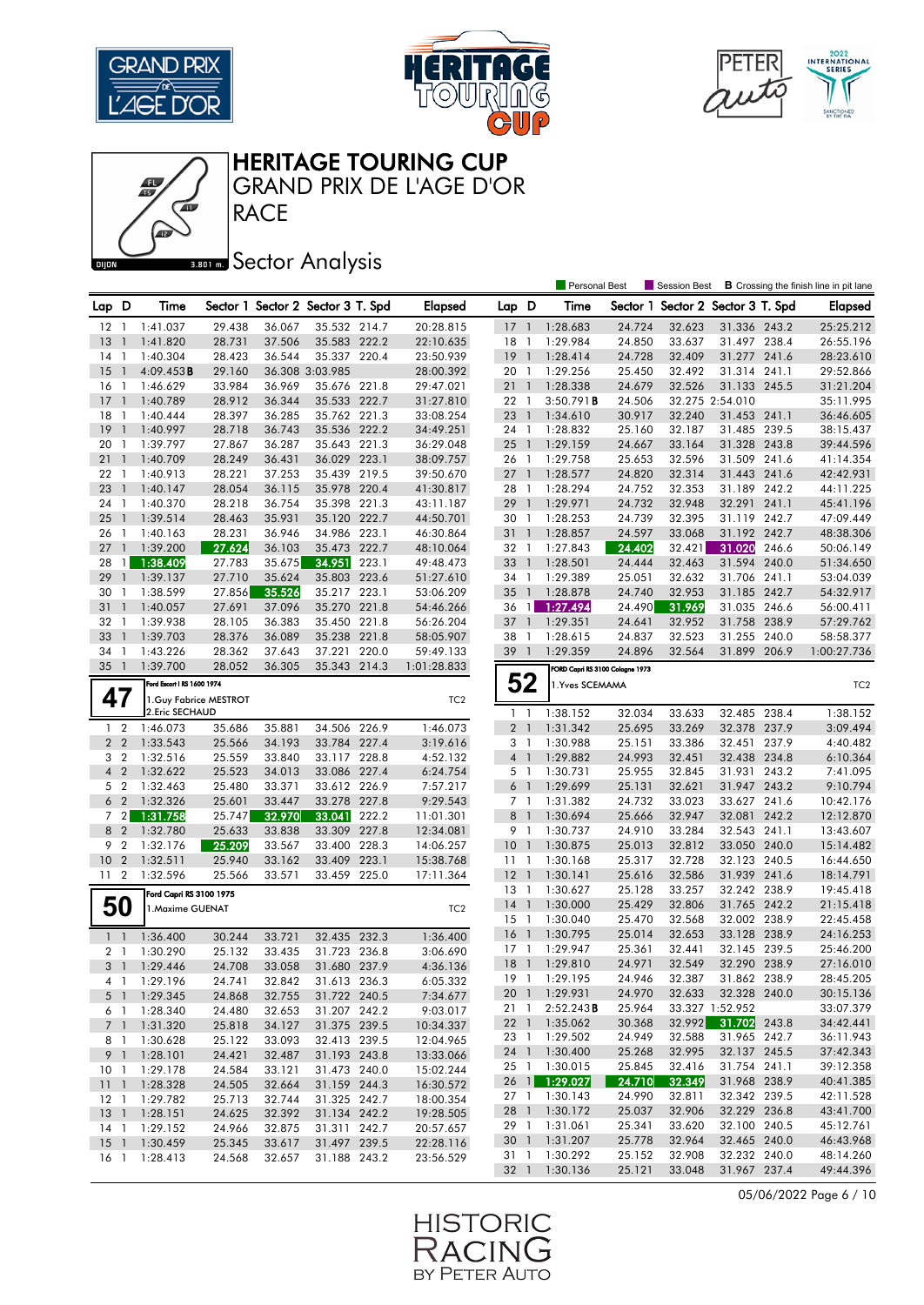







## **BRONES** Sector Analysis

|                |                          |                            |                  |                  |                                   |       |                        |                 |                          | <b>Personal Best</b>     |                  | Session Best             |                              |       | <b>B</b> Crossing the finish line in pit lane |
|----------------|--------------------------|----------------------------|------------------|------------------|-----------------------------------|-------|------------------------|-----------------|--------------------------|--------------------------|------------------|--------------------------|------------------------------|-------|-----------------------------------------------|
| Lap D          |                          | Time                       |                  |                  | Sector 1 Sector 2 Sector 3 T. Spd |       | <b>Elapsed</b>         | Lap D           |                          | Time                     | Sector 1         | Sector 2 Sector 3 T. Spd |                              |       | <b>Elapsed</b>                                |
| 33             | $\overline{1}$           | 1:29.779                   | 24.989           | 32.684           | 32.106 239.5                      |       | 51:14.175              | 9               | $\overline{2}$           | 1:41.279                 | 28.628           | 36.443                   | 36.208                       | 203.0 | 15:30.754                                     |
| 34             | $\mathbf{1}$             | 1:30.738                   | 25.181           | 32.632           | 32.925 238.4                      |       | 52:44.913              | 10 <sub>2</sub> |                          | 5:55.783B                | 29.722           |                          | 41.971 4:44.090              |       | 21:26.537                                     |
| 35             | -1                       | 1:29.597                   | 24.956           | 32.504           | 32.137 239.5                      |       | 54:14.510              |                 |                          | Ford Mustang 289 1965    |                  |                          |                              |       |                                               |
| 36             | $\mathbf{1}$             | 1:30.246                   | 25.095           | 32.954           | 32.197 240.0                      |       | 55:44.756              |                 | 66                       | 1.Guillaume HUBER        |                  |                          |                              |       | TC1                                           |
| 37             | - 1                      | 1:30.450                   | 25.150           | 32.706           | 32.594 237.4                      |       | 57:15.206              |                 |                          |                          |                  |                          |                              |       |                                               |
| 38             | $\mathbf{1}$             | 1:31.488                   | 25.999           | 32.825           | 32.664 237.9                      |       | 58:46.694              | $\mathbf{1}$    | $\overline{1}$           | 2:13.302                 | 48.612           | 44.155                   | 40.535 205.7                 |       | 2:13.302                                      |
| 39             | $\overline{1}$           | 1:30.286                   | 25.033           | 32.897           | 32.356 238.9                      |       | 1:00:16.980            |                 | 2 <sub>1</sub>           | 1:56.907                 | 33.616           | 43.425                   | 39.866 207.3                 |       | 4:10.209                                      |
|                |                          | BMW 2002 TI 1970           |                  |                  |                                   |       |                        | 3               | $\overline{1}$           | 1:53.852                 | 33.977           | 41.544                   | 38.331                       | 208.1 | 6:04.061                                      |
|                | 56                       | 1. Gaby VON OPPENHEIM      |                  |                  |                                   |       | TC <sub>2</sub>        | 4               | $\overline{1}$           | 1:50.311                 | 32.201           | 40.069                   | 38.041                       | 208.1 | 7:54.372                                      |
|                |                          |                            |                  |                  |                                   |       |                        |                 | 5 <sub>1</sub>           | 1:52.421                 | 32.322           | 42.058                   | 38.041                       | 210.9 | 9:46.793                                      |
| $1\quad$       |                          | 1:56.590                   | 41.004           | 38.726           | 36.860 201.9                      |       | 1:56.590               | 6               | $\overline{1}$           | 1:48.368                 | 30.885           | 39.847                   | 37.636 208.1                 |       | 11:35.161                                     |
| 2 <sub>1</sub> |                          | 1:41.862                   | 28.371           | 36.509           | 36.982 201.5                      |       | 3:38.452               | $\overline{7}$  | $\overline{\phantom{a}}$ | 1:50.426                 | 31.225           | 41.330                   | 37.871                       | 210.5 | 13:25.587                                     |
| 3 1            |                          | 1:41.598                   | 28.963           | 36.619           | 36.016 203.8                      |       | 5:20.050               |                 | 8 1                      | 1:51.442                 | 30.353           | 42.451                   | 38.638 211.8                 |       | 15:17.029                                     |
| 41             |                          | 1:38.991                   | 27.567           | 35.370           | 36.054 201.9                      |       | 6:59.041               | 9               | $\overline{1}$           | 1:49.540                 | 31.712           | 40.337                   | 37.491                       | 208.1 | 17:06.569                                     |
| $5-1$          |                          | 1:39.350                   | 27.251           | 36.056           | 36.043                            | 201.5 | 8:38.391               |                 |                          | Ford Capri RS 2600 1972  |                  |                          |                              |       |                                               |
| 61             |                          | 1:39.106                   | 27.334           | 35.874           | 35.898                            | 200.4 | 10:17.497              |                 | 75                       | 1.Simon EVANS            |                  |                          |                              |       | TC <sub>2</sub>                               |
| $\overline{7}$ | $\overline{1}$           | 1:38.577                   | 27.259           | 35.262           | 36.056                            | 199.3 | 11:56.074              |                 |                          | 2. James LITTLEJOHN      |                  |                          |                              |       |                                               |
| 8              | $\overline{1}$           | 1:37.562                   | 27.071           | 34.957           | 35.534                            | 203.0 | 13:33.636              |                 | $1\quad$                 | 1:57.652                 | 44.583           | 38.016                   | 35.053                       | 217.7 | 1:57.652                                      |
| 9              | $\overline{1}$           | 1:38.644                   | 26.894           | 35.682           | 36.068 205.3                      |       | 15:12.280              | $\overline{2}$  | $\overline{1}$           | 1:40.888                 | 28.138           | 36.890                   | 35.860 213.4                 |       | 3:38.540                                      |
| 10             | - 1                      | 1:39.640                   | 27.479           | 35.704           | 36.457 200.0                      |       | 16:51.920              | 3               | $\overline{1}$           | 1:40.236                 | 28.026           | 36.735                   | 35.475 214.7                 |       | 5:18.776                                      |
| 11             | $\overline{\phantom{a}}$ | 1:38.207                   | 27.809           | 34.886           | 35.512 202.6                      |       | 18:30.127              | $\overline{4}$  | $\overline{1}$           | 1:39.042                 | 27.033           | 36.746                   | 35.263 208.5                 |       | 6:57.818                                      |
| $12 \,$        | -1<br>$\mathbf{1}$       | 1:39.500                   | 28.182           | 35.604           | 35.714 200.0                      |       | 20:09.627              |                 | 5 <sub>1</sub>           | 1:39.510                 | 27.730           | 36.363                   | 35.417 206.5                 |       | 8:37.328                                      |
| 13<br>14       | -1                       | 1:39.098<br>1:39.340       | 27.027<br>27.457 | 36.399<br>35.825 | 35.672 202.2<br>36.058 200.4      |       | 21:48.725<br>23:28.065 |                 |                          | Ford Escort RS 1600 1969 |                  |                          |                              |       |                                               |
| 15             | $\overline{1}$           | 1:37.690                   | 27.122           | 35.295           | 35.273 201.9                      |       | 25:05.755              |                 | 90                       | 1. Carlos F. CRUZ        |                  |                          |                              |       | TC <sub>2</sub>                               |
| 16             | $\overline{1}$           | 1:39.171                   | 27.680           | 35.478           | 36.013 203.4                      |       | 26:44.926              |                 |                          | 2. Miguel AMARAL         |                  |                          |                              |       |                                               |
| 17             | $\overline{1}$           | 1:37.178                   | 26.727           | 34.911           | 35.540 201.9                      |       | 28:22.104              |                 | $1\quad$                 | 2:03.354                 | 43.728           | 40.543                   | 39.083 192.2                 |       | 2:03.354                                      |
| 18             | -1                       | 4:10.186B                  | 26.821           |                  | 35.017 3:08.348                   |       | 32:32.290              |                 | 2 <sub>1</sub>           | 1:46.204                 | 29.707           | 38.505                   | 37.992 190.5                 |       | 3:49.558                                      |
| 19             | $\mathbf{1}$             | 1:42.680                   | 32.717           | 34.777           | 35.186 200.7                      |       | 34:14.970              |                 | 3 <sup>1</sup>           | 1:45.807                 | 29.683           | 38.855                   | 37.269 192.5                 |       | 5:35.365                                      |
| 20             | -1                       | 1:37.076                   | 26.968           | 34.969           | 35.139 200.0                      |       | 35:52.046              | 4               | $\overline{1}$           | 1:43.573                 | 29.192           | 37.120                   | 37.261 193.5                 |       | 7:18.938                                      |
| 21             | $\overline{1}$           | 1:36.531                   | 26.790           | 34.454           | 35.287 199.6                      |       | 37:28.577              | 5               | $\overline{1}$           | 1:42.976                 | 28.734           | 37.306                   | 36.936 189.8                 |       | 9:01.914                                      |
| 22             | $\mathbf{1}$             | 1:36.255                   | 26.897           | 34.699           | 34.659                            | 202.6 | 39:04.832              |                 | 6 1                      | 1:43.560                 | 28.814           | 37.429                   | 37.317 191.8                 |       | 10:45.474                                     |
| 23             | $\overline{1}$           | 1:36.656                   | 27.068           | 34.457           | 35.131                            | 199.6 | 40:41.488              | $\overline{7}$  | $\overline{1}$           | 1:40.941                 | 27.943           | 36.369                   | 36.629                       | 193.2 | 12:26.415                                     |
| 24             | -1                       | 1:37.420                   | 27.260           | 34.951           | 35.209 204.5                      |       | 42:18.908              | 9               | 8 1<br>$\overline{1}$    | 1:44.144                 | 29.506           | 38.212                   | 36.426 194.2                 |       | 14:10.559                                     |
| 25             | $\mathbf{1}$             | 1:38.144                   | 27.596           | 35.656           | 34.892 202.2                      |       | 43:57.052              | 10              | $\overline{1}$           | 1:40.452<br>1:41.843     | 27.678<br>29.113 | 36.342<br>36.594         | 36.432 196.0<br>36.136 192.5 |       | 15:51.011<br>17:32.854                        |
| 26             | -1                       | 1:36.725                   | 26.542           | 34.977           | 35.206 201.9                      |       | 45:33.777              | 11              | $\overline{1}$           | 1:42.162                 | 28.862           | 36.978                   | 36.322 196.4                 |       | 19:15.016                                     |
| 27             | $\overline{1}$           | 1:37.005                   | 27.277           | 34.494           | 35.234 204.2                      |       | 47:10.782              | $12-1$          |                          | 1:40.047                 | 27.519           | 36.102                   | 36.426 193.5                 |       | 20:55.063                                     |
| 28             | $\overline{1}$           | 1:36.548                   | 26.817           | 34.660           | 35.071                            | 202.2 | 48:47.330              | 13              | $\overline{1}$           | 1:41.242                 | 28.180           | 36.539                   | 36.523 189.5                 |       | 22:36.305                                     |
| 29             | $\overline{1}$           | 1:36.800                   | 27.166           | 34.577           | 35.057 201.5                      |       | 50:24.130              | 14 1            |                          | 1:41.714                 | 28.610           | 37.026                   | 36.078 195.7                 |       | 24:18.019                                     |
| 30             | $\mathbf{1}$             | 1:36.294                   | 26.618           | 34.297           | 35.379 200.7                      |       | 52:00.424              | 15              | $\overline{1}$           | 1:40.712                 | 27.752           | 35.714                   | 37.246 192.5                 |       | 25:58.731                                     |
| 31             | $\mathbf{1}$             | 1:36.907                   | 26.639           | 35.072           | 35.196 201.1                      |       | 53:37.331              | 16              | $\overline{1}$           | 1:43.458                 | 29.243           | 37.238                   | 36.977 183.4                 |       | 27:42.189                                     |
| 32             | -1                       | 1:37.139                   | 27.317           | 34.785           | 35.037 199.3                      |       | 55:14.470              | 17              | $\overline{1}$           | 3:10.295B                | 28.123           |                          | 36.033 2:06.139              |       | 30:52.484                                     |
| 33             | $\overline{1}$           | 1:37.441                   | 27.202           | 35.213           | 35.026 202.2                      |       | 56:51.911              | 18 2            |                          | 1:51.426                 | 37.715           | 36.907                   | 36.804 189.1                 |       | 32:43.910                                     |
| 34 1           |                          | 1:36.478                   | 26.781           | 34.781           | 34.916 203.0                      |       | 58:28.389              | 19              | $\overline{2}$           | 1:38.539                 | 27.631           | 34.970                   | 35.938 191.8                 |       | 34:22.449                                     |
| 35 1           |                          | 1:37.236                   | 27.180           | 34.804           | 35.252 201.5                      |       | 1:00:05.625            |                 |                          | 20 2 1:38.680            | 27.360           | 34.819                   | 36.501 191.5                 |       | 36:01.129                                     |
| 36 1           |                          | 1:37.347                   | 27.192           | 34.801           | 35.354 201.9                      |       | 1:01:42.972            |                 |                          | 21 2 1:39.054            | 27.534           | 34.933                   | 36.587 191.5                 |       | 37:40.183                                     |
|                |                          | Ford Mustang 289 1965      |                  |                  |                                   |       |                        | 22 2            |                          | 1:39.207                 | 27.949           | 35.226                   | 36.032 191.8                 |       | 39:19.390                                     |
|                | 65                       | 1. Max HUBER               |                  |                  |                                   |       | TC1                    |                 |                          | 23 2 1:38.961            | 27.319           | 35.470                   | 36.172 192.2                 |       | 40:58.351                                     |
|                |                          | 2.Ralf HUBER               |                  |                  |                                   |       |                        |                 |                          | 24 2 1:38.270            | 27.108           | 35.007                   | 36.155 191.8                 |       | 42:36.621                                     |
|                |                          | 1 2 1:55.507               | 41.328           | 37.833           | 36.346 203.8                      |       | 1:55.507               |                 |                          | 25 2 1:37.015            | 26.965           | 34.510                   | 35.540 192.5                 |       | 44:13.636                                     |
|                | 2 2                      | 1:42.734                   | 28.682           | 37.086           | 36.966 203.0                      |       | 3:38.241               | $26 \quad 2$    |                          | 1:36.756                 | 26.908           | 34.232                   | 35.616 192.2                 |       | 45:50.392                                     |
|                |                          | 3 2 1:43.057               | 28.985           | 37.775           | 36.297 205.3                      |       | 5:21.298               |                 |                          | 27 2 1:37.704            | 27.104           | 34.769                   | 35.831 192.2                 |       | 47:28.096                                     |
|                |                          | 4 2 1:41.494               | 28.116           | 36.707           | 36.671 203.8                      |       | 7:02.792               |                 |                          | 28 2 1:37.106            | 26.901           | 34.444                   | 35.761 193.2                 |       | 49:05.202                                     |
|                |                          | $5$ 2 1:41.066             | 28.188           | 36.602           | 36.276 202.2                      |       | 8:43.858               |                 |                          | 29 2 1:37.114            | 27.019           | 34.687                   | 35.408 193.5                 |       | 50:42.316                                     |
|                |                          | $6 \quad 2 \quad 1:41.511$ | 28.004           | 36.763           | 36.744 201.9                      |       | 10:25.369              |                 |                          | 30 2 1:37.177            | 26.582           | 34.756                   | 35.839 192.2                 |       | 52:19.493                                     |
| 7 <sup>2</sup> |                          | 1:41.592                   | 28.120           | 36.647           | 36.825 203.0                      |       | 12:06.961              | 31 2            |                          | 1:37.875                 | 27.215           | 34.854                   | 35.806 190.8                 |       | 53:57.368                                     |
|                | 8 2                      | 1:42.514                   | 28.660           | 37.567           | 36.287 203.4                      |       | 13:49.475              |                 |                          | 32 2 1:37.671            | 27.811           | 34.382                   | 35.478 191.2                 |       | 55:35.039                                     |

05/06/2022 Page 7 / 10

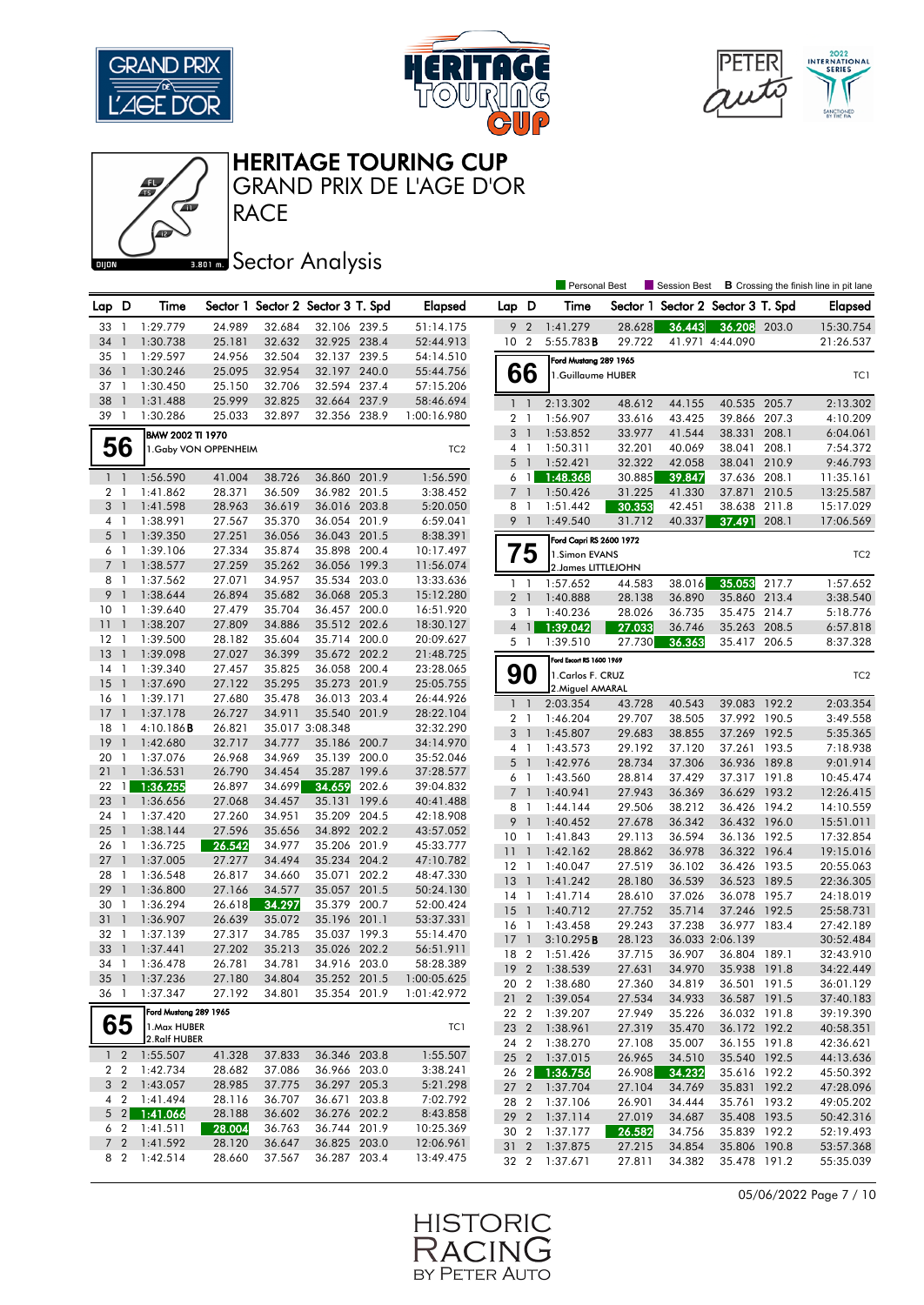







**Banas** Sector Analysis

|                |                |                                       |                  |                  |                                   |       |                 |                                  |                | <b>Personal Best</b>                 |        | Session Best                      |                 |       | <b>B</b> Crossing the finish line in pit lane |
|----------------|----------------|---------------------------------------|------------------|------------------|-----------------------------------|-------|-----------------|----------------------------------|----------------|--------------------------------------|--------|-----------------------------------|-----------------|-------|-----------------------------------------------|
| Lap D          |                | Time                                  |                  |                  | Sector 1 Sector 2 Sector 3 T. Spd |       | <b>Elapsed</b>  | Lap D                            |                | Time                                 |        | Sector 1 Sector 2 Sector 3 T. Spd |                 |       | Elapsed                                       |
| 33             | $\overline{2}$ | 1:37.586                              | 27.282           | 34.685           | 35.619 190.8                      |       | 57:12.625       | 13 1                             |                | 1:37.931                             | 27.519 | 35.483                            | 34.929 217.7    |       | 22:08.250                                     |
| 34             | $\overline{2}$ | 1:37.531                              | 27.298           | 34.854           | 35.379                            | 191.2 | 58:50.156       | 14                               | $\overline{1}$ | 1:37.330                             | 27.315 | 35.049                            | 34.966 214.3    |       | 23:45.580                                     |
| 35 2           |                | 1:37.377                              | 27.159           | 34.811           | 35.407                            | 191.2 | 1:00:27.533     | $15-1$                           |                | 1:36.394                             | 26.719 | 34.646                            | 35.029 214.7    |       | 25:21.974                                     |
|                |                |                                       |                  |                  |                                   |       |                 | 16                               | $\overline{1}$ | 1:37.662                             | 26.765 | 35.822                            | 35.075 213.9    |       | 26:59.636                                     |
| 93             |                | BMW 3.0 CSL 1975<br>1.Simon ALEXANDER |                  |                  |                                   |       | TC <sub>2</sub> | $17-1$                           |                | 1:37.574                             | 27.013 | 35.055                            | 35.506 216.4    |       | 28:37.210                                     |
|                |                |                                       |                  |                  |                                   |       |                 | $18-1$                           |                | 1:36.632                             | 27.149 | 34.752                            | 34.731 216.0    |       | 30:13.842                                     |
| 11             |                | 1:51.436                              | 37.642           | 37.343           | 36.451                            | 210.9 | 1:51.436        | 19                               | $\overline{1}$ | 4:08.491 <b>B</b>                    | 26.706 |                                   | 36.258 3:05.527 |       | 34:22.333                                     |
| 2 <sub>1</sub> |                | 1:40.990                              | 27.731           | 36.789           | 36.470 214.3                      |       | 3:32.426        | 20                               | $\overline{1}$ | 1:43.293                             | 33.028 | 35.580                            | 34.685 215.1    |       | 36:05.626                                     |
| 3 1            |                | 1:39.936                              | 27.759           | 36.381           | 35.796 216.4                      |       | 5:12.362        | 21 1                             |                | 1:36.604                             | 26.809 | 34.853                            | 34.942 215.1    |       | 37:42.230                                     |
| 4 1            |                | 1:36.684                              | 26.538           | 35.177           | 34.969 218.6                      |       | 6:49.046        | 221                              |                | 1:36.534                             | 27.292 | 34.631                            | 34.611          | 215.6 | 39:18.764                                     |
| 5 1            |                | 1:38.061                              | 26.985           | 36.472           | 34.604 216.9                      |       | 8:27.107        | 23 1                             |                | 1:37.899                             | 26.799 | 35.662                            | 35.438 216.0    |       | 40:56.663                                     |
| 6 <sub>1</sub> |                | 1:35.991                              | 26.536           | 34.692           | 34.763 210.1                      |       | 10:03.098       | 24 1                             |                | 1:37.311                             | 26.540 | 35.869                            | 34.902 213.9    |       | 42:33.974                                     |
| 7 <sub>1</sub> |                | 1:38.275                              | 27.019           | 36.558           | 34.698 214.7                      |       | 11:41.373       | 25 1                             |                | 1:36.544                             | 26.814 | 34.754                            | 34.976 214.3    |       | 44:10.518                                     |
| 8              | $\overline{1}$ | 1:38.289                              | 27.862           | 35.936           | 34.491 218.2                      |       | 13:19.662       | 26                               | $\overline{1}$ | 1:37.647                             | 27.606 | 35.107                            | 34.934 216.4    |       | 45:48.165                                     |
| 9 1            |                | 1:36.721                              | 26.123           | 35.175           | 35.423 217.3                      |       | 14:56.383       | 27 1                             |                | 1:37.706                             | 27.441 | 35.053                            | 35.212 213.9    |       | 47:25.871                                     |
| 10             | $\overline{1}$ | 1:41.214                              | 27.131           | 39.384           | 34.699 215.6                      |       | 16:37.597       | 28 1                             |                | 1:36.767                             | 26.689 | 35.086                            | 34.992 218.6    |       | 49:02.638                                     |
| 11             | -1             | 1:35.758                              | 26.826           | 34.641           | 34.291 217.3                      |       | 18:13.355       | 29 1                             |                | 1:37.315                             | 27.041 | 35.182                            | 35.092 215.1    |       | 50:39.953                                     |
| 12             | $\mathbf{1}$   | 1:36.303                              | 26.331           | 35.443           | 34.529 218.2                      |       | 19:49.658       | 30 <sub>1</sub>                  |                | 1:37.800                             | 27.020 | 35.821                            | 34.959 217.7    |       | 52:17.753                                     |
| 13             | $\overline{1}$ | 1:34.505                              | 26.014           | 34.172           | 34.319 217.7                      |       | 21:24.163       | 31 1                             |                | 1:39.435                             | 26.984 | 37.151                            | 35.300 216.4    |       | 53:57.188                                     |
| 14             | $\overline{1}$ | 1:35.028                              | 26.118           | 34.662           | 34.248 217.7                      |       | 22:59.191       | 32 <sub>1</sub>                  |                | 1:38.650                             | 28.540 | 34.923                            | 35.187 213.4    |       | 55:35.838                                     |
| 15             | -1             | 1:36.273                              | 26.244           | 35.724           | 34.305 216.9                      |       | 24:35.464       | 33 1                             |                | 1:37.604                             | 27.281 | 35.141                            | 35.182 213.9    |       | 57:13.442                                     |
| 16             | $\mathbf{1}$   | 4:03.639B                             | 26.142           |                  | 34.543 3:02.954                   |       | 28:39.103       | 34 1                             |                | 1:38.915                             | 27.423 | 35.922                            | 35.570 216.4    |       | 58:52.357                                     |
| 17             | $\mathbf{1}$   | 1:43.592                              | 33.703           | 35.096           | 34.793 214.3                      |       | 30:22.695       | 35 1                             |                | 1:37.468                             | 26.741 | 35.160                            | 35.567 215.6    |       | 1:00:29.825                                   |
| 18             | $\overline{1}$ | 1:35.793                              | 26.604           | 34.592           | 34.597 216.9                      |       | 31:58.488       |                                  |                |                                      |        |                                   |                 |       |                                               |
| 19             | - 1            | 1:36.415                              | 26.453           | 34.372           | 35.590 213.9                      |       | 33:34.903       |                                  | 4              | BMW 635 CSi 1983                     |        |                                   |                 |       |                                               |
| 20             | $\overline{1}$ | 1:36.346                              | 27.161           | 34.875           | 34.310 217.3                      |       | 35:11.249       |                                  |                | 1. Jean-Lou RIHON<br>2. Nick PADMORE |        |                                   |                 |       | Group A                                       |
| 211            |                | 1:34.849                              | 26.318           | 34.197           | 34.334 216.9                      |       | 36:46.098       | $1\quad$                         |                | 1:45.878                             | 34.057 | 36.551                            | 35.270 209.7    |       | 1:45.878                                      |
| 22             | $\overline{1}$ | 1:35.762                              | 26.950           |                  | 33.932 218.2                      |       | 38:21.860       |                                  |                |                                      | 26.144 |                                   | 34.738 206.5    |       | 3:22.837                                      |
| 23             | -1             | 1:33.859                              | 25.990           | 34.880<br>33.723 | 34.146 217.3                      |       | 39:55.719       | 2 <sub>1</sub><br>3 <sup>1</sup> |                | 1:36.959<br>1:35.974                 | 26.912 | 36.077<br>34.718                  | 34.344 213.0    |       | 4:58.811                                      |
| 24             | $\overline{1}$ | 1:35.913                              | 26.573           | 33.757           | 35.583 216.4                      |       |                 | 4 1                              |                | 1:32.586                             | 25.976 | 33.312                            | 33.298 217.7    |       | 6:31.397                                      |
|                | $\overline{1}$ |                                       |                  |                  |                                   |       | 41:31.632       |                                  |                | 1:33.657                             |        |                                   |                 |       |                                               |
| 25             | $\overline{1}$ | 1:40.252                              | 27.831           | 36.930           | 35.491 213.9                      |       | 43:11.884       | 5 <sub>1</sub>                   |                |                                      | 25.420 | 34.313                            | 33.924 219.1    |       | 8:05.054                                      |
| 26<br>27       | $\overline{1}$ | 1:34.482                              | 26.648<br>26.024 | 33.446<br>33.475 | 34.388 216.4<br>33.989 215.1      |       | 44:46.366       | 6 1<br>7 <sup>1</sup>            |                | 1:34.503                             | 26.041 | 34.506<br>33.493                  | 33.956 219.5    |       | 9:39.557                                      |
|                | $\overline{1}$ | 1:33.488                              |                  |                  |                                   |       | 46:19.854       |                                  |                | 1:35.683                             | 28.764 |                                   | 33.426 218.2    |       | 11:15.240                                     |
| 28             |                | 1:33.619                              | 26.061           | 33.570           | 33.988 213.0                      |       | 47:53.473       | $8-1$<br>9 <sup>1</sup>          |                | 1:32.878                             | 25.455 | 33.806                            | 33.617 218.6    |       | 12:48.118                                     |
| 29             | $\mathbf{1}$   | 1:34.640                              | 26.092           | 34.009           | 34.539 218.2                      |       | 49:28.113       |                                  |                | 1:33.097                             | 25.884 | 33.584                            | 33.629 218.6    |       | 14:21.215                                     |
| 30             | $\mathbf{1}$   | 1:33.467                              | 25.941           | 33.303           | 34.223 216.4                      |       | 51:01.580       | 10                               | $\mathbf{1}$   | 1:31.617                             | 25.146 | 33.299                            | 33.172          | 220.0 | 15:52.832                                     |
| 31             | 1              | 1:33.382                              | 25.923           | 33.552           | 33.907                            | 216.9 | 52:34.962       | 11                               | $\overline{1}$ | 1:34.881                             | 26.403 | 34.002                            | 34.476 217.7    |       | 17:27.713                                     |
| 32             | $\overline{1}$ | 1:33.682                              | 25.671           | 33.465           | 34.546                            | 218.2 | 54:08.644       | $12-1$                           |                | 1:31.765                             | 25.193 | 33.299                            | 33.273 219.5    |       | 18:59.478                                     |
| 33             | -1             | 1:33.845                              | 26.161           | 33.725           | 33.959 216.9                      |       | 55:42.489       | 13 <sup>1</sup>                  |                | 1:32.890                             | 25.238 | 33.849                            | 33.803 219.1    |       | 20:32.368                                     |
| 34             | $\overline{1}$ | 1:33.602                              | 25.611           | 33.680           | 34.311                            | 217.7 | 57:16.091       | $14-1$                           |                | 1:34.639                             | 25.934 | 35.168                            | 33.537 219.1    |       | 22:07.007                                     |
| 35             | $\mathbf{1}$   | 1:34.669                              | 25.879           | 34.842           | 33.948 217.7                      |       | 58:50.760       | 15                               | $\overline{1}$ | 1:31.848                             | 25.404 | 33.209                            | 33.235 218.2    |       | 23:38.855                                     |
| 36             | $\overline{1}$ | 1:34.036                              | 25.956           | 33.877           | 34.203 216.9                      |       | 1:00:24.796     | $16-1$                           |                | 1:31.741                             | 25.312 | 33.212                            | 33.217 217.7    |       | 25:10.596                                     |
|                |                | <b>BMW 530i US 1981</b>               |                  |                  |                                   |       |                 | 17                               | $\overline{1}$ | 1:32.213                             | 25.252 | 33.281                            | 33.680 219.5    |       | 26:42.809                                     |
| <b>100</b>     |                | 1. Richard DEPAGNEUX                  |                  |                  |                                   |       | TC <sub>2</sub> | $18-1$                           |                | 1:32.878                             | 25.486 | 33.756                            | 33.636 214.3    |       | 28:15.687                                     |
|                |                |                                       |                  |                  |                                   |       |                 |                                  |                | 19 1 1:32.336                        | 25.649 | 33.291                            | 33.396 218.2    |       | 29:48.023                                     |
|                |                | 1 1 2:01.719                          | 44.790           | 38.877           | 38.052 213.0                      |       | 2:01.719        |                                  |                | 20 1 1:32.696                        | 26.210 | 33.144                            | 33.342 215.1    |       | 31:20.719                                     |
|                |                | 2 1 1:44.362                          | 28.619           | 37.729           | 38.014 212.2                      |       | 3:46.081        | $21 \quad 1$                     |                | 4:38.242B                            | 25.753 |                                   | 33.155 3:39.334 |       | 35:58.961                                     |
|                | 31             | 1:41.975                              | 28.655           | 36.631           | 36.689 211.8                      |       | 5:28.056        |                                  |                | 22 2 1:39.543                        | 32.155 | 33.303                            | 34.085 212.6    |       | 37:38.504                                     |
|                |                | 4 1 1:41.901                          | 28.693           | 36.466           | 36.742 210.9                      |       | 7:09.957        |                                  |                | 23 2 1:32.546                        | 25.586 | 33.419                            | 33.541 213.9    |       | 39:11.050                                     |
|                | 5 1            | 1:41.741                              | 27.773           | 36.512           | 37.456 210.9                      |       | 8:51.698        |                                  |                | 24 2 1:33.186                        | 25.576 | 33.826                            | 33.784 215.6    |       | 40:44.236                                     |
|                |                | 6 1 1:40.606                          | 28.101           | 36.103           | 36.402 211.8                      |       | 10:32.304       |                                  |                | 25 2 1:33.065                        | 25.488 | 33.863                            | 33.714 216.9    |       | 42:17.301                                     |
|                |                | 7 1 1:40.434                          | 28.193           | 35.729           | 36.512 215.1                      |       | 12:12.738       |                                  |                | 26 2 1:32.611                        | 25.790 | 33.350                            | 33.471 216.4    |       | 43:49.912                                     |
| 8 1            |                | 1:39.183                              | 27.676           | 35.819           | 35.688 214.3                      |       | 13:51.921       |                                  |                | 27 2 1:32.533                        | 25.509 | 33.318                            | 33.706 216.0    |       | 45:22.445                                     |
|                |                | 9 1 1:38.800                          | 27.739           | 35.579           | 35.482 216.9                      |       | 15:30.721       |                                  |                | 28 2 1:33.256                        | 25.551 | 34.166                            | 33.539 218.2    |       | 46:55.701                                     |
|                |                | 10 1 1:39.678                         | 27.446           | 35.055           | 37.177 212.6                      |       | 17:10.399       |                                  |                | 29 2 1:32.602                        | 25.336 | 33.415                            | 33.851 215.6    |       | 48:28.303                                     |
| $11-1$         |                | 1:41.749                              | 27.834           | 38.175           | 35.740 216.9                      |       | 18:52.148       |                                  |                | 30 2 1:33.910                        | 26.216 | 34.093                            | 33.601 216.4    |       | 50:02.213                                     |
|                |                | 12 1 1:38.171                         | 26.777           | 35.025           | 36.369 219.1                      |       | 20:30.319       |                                  |                | 31 2 1:33.448                        | 25.592 | 33.319                            | 34.537 214.7    |       | 51:35.661                                     |
|                |                |                                       |                  |                  |                                   |       |                 |                                  |                | 32 2 1:33.142                        | 25.923 | 33.494                            | 33.725 215.6    |       | 53:08.803                                     |

05/06/2022 Page 8 / 10

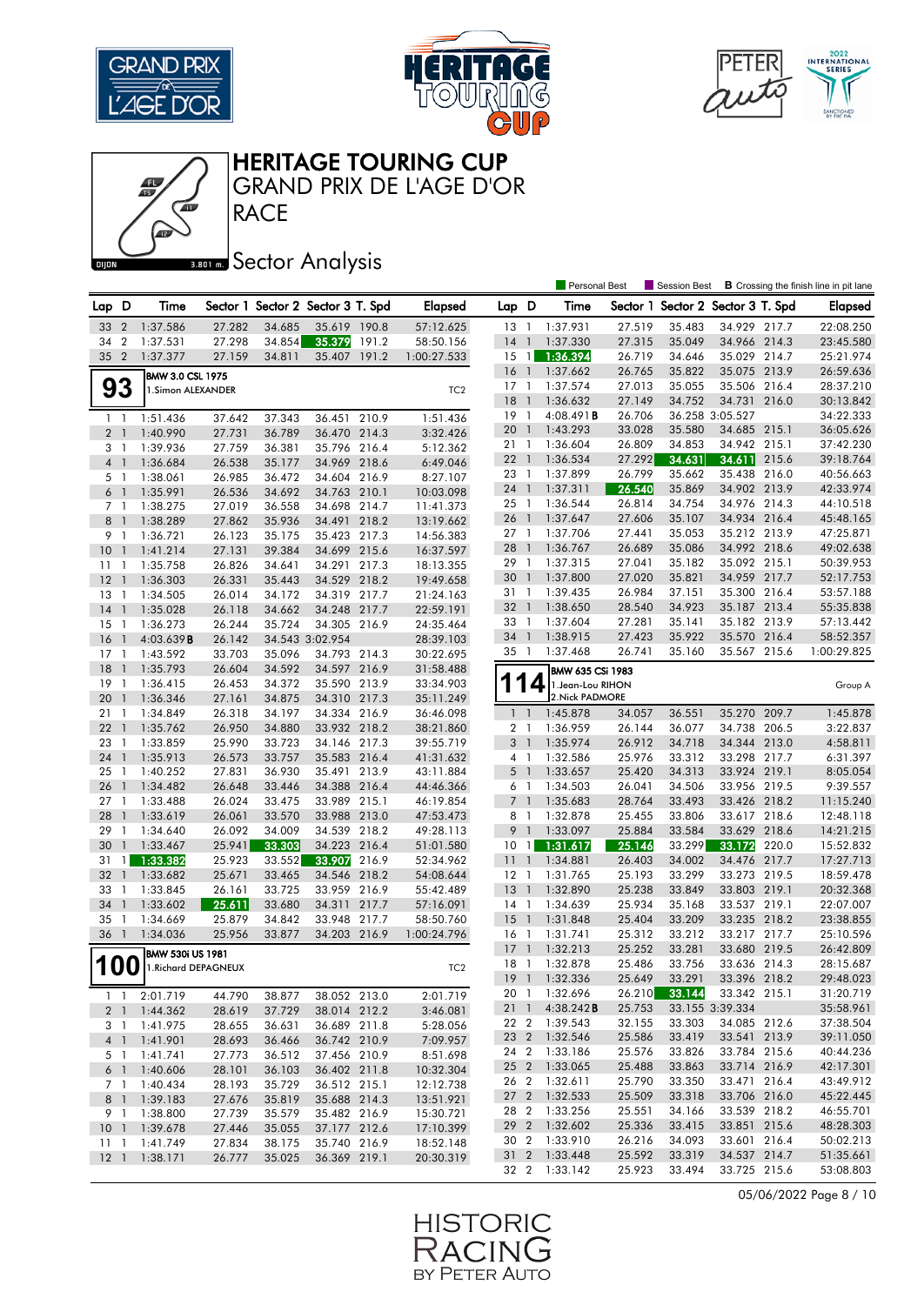





Personal Best **S** Session Best **B** Crossing the finish line in pit lane



**RACE** GRAND PRIX DE L'AGE D'OR

# **BRONES** Sector Analysis

| Lap D                          | Time                            |        |        | Sector 1 Sector 2 Sector 3 T. Spd | <b>Elapsed</b>  | Lap D           |                          | Time                |        |        | Sector 1 Sector 2 Sector 3 T. Spd |       | <b>Elapsed</b>  |
|--------------------------------|---------------------------------|--------|--------|-----------------------------------|-----------------|-----------------|--------------------------|---------------------|--------|--------|-----------------------------------|-------|-----------------|
| 33<br>$\overline{2}$           | 1:35.067                        | 25.790 | 35.535 | 33.742 214.7                      | 54:43.870       | 10 <sup>°</sup> | $\overline{1}$           | 1:31.872            | 25.892 | 33.306 | 32.674 244.9                      |       | 15:32.635       |
| 34 2                           | 1:33.124                        | 25.796 | 33.274 | 34.054 215.6                      | 56:16.994       | 11              | $\overline{1}$           | 1:34.242            | 27.125 | 33.733 | 33.384 245.5                      |       | 17:06.877       |
| $\overline{2}$<br>35           | 1:32.796                        | 25.548 | 33.649 | 33.599 213.9                      | 57:49.790       | $12-1$          |                          | 1:31.387            | 26.014 | 33.257 | 32.116 242.7                      |       | 18:38.264       |
| $\overline{2}$<br>36           | 1:32.548                        | 25.570 | 33.435 | 33.543 215.1                      | 59:22.338       | $13-1$          |                          | 1:32.573            | 26.056 | 33.487 | 33.030 241.6                      |       | 20:10.837       |
| 37<br>$\overline{2}$           | 1:32.741                        | 25.708 | 33.421 | 33.612 213.9                      | 1:00:55.079     | $14-1$          |                          | 1:32.207            | 26.249 | 33.255 | 32.703 242.7                      |       | 21:43.044       |
|                                | Ford Escort RS 1600 1975        |        |        |                                   |                 | 15              | $\overline{1}$           | 1:31.592            | 25.434 | 33.669 | 32.489 243.2                      |       | 23:14.636       |
| 7<br>1                         | 1.Alain PAGES                   |        |        |                                   | TC <sub>2</sub> | $16-1$          |                          | 1:30.953            | 25.376 | 33.103 | 32.474 244.9                      |       | 24:45.589       |
|                                |                                 |        |        |                                   |                 | $17-1$          |                          | 3:52.049B           | 25.641 |        | 33.140 2:53.268                   |       | 28:37.638       |
| $\overline{1}$<br>$\mathbf{1}$ | 1:46.922                        | 35.225 | 36.735 | 34.962 222.2                      | 1:46.922        | $18-1$          |                          | 1:36.740            | 31.253 | 33.403 | 32.084 244.9                      |       | 30:14.378       |
| 2 <sup>1</sup>                 | 1:35.784                        | 27.158 | 35.023 | 33.603 225.9                      | 3:22.706        | 19              | $\overline{1}$           | 1:31.979            | 26.429 | 33.343 | 32.207 243.8                      |       | 31:46.357       |
| 3 <sub>1</sub>                 | 1:36.026                        | 26.830 | 34.600 | 34.596 215.6                      | 4:58.732        | 20              | $\overline{1}$           | 1:30.656            | 25.270 | 32.975 | 32.411 242.2                      |       | 33:17.013       |
| 4 <sup>1</sup>                 | 1:35.277                        | 27.615 | 33.572 | 34.090 219.1                      | 6:34.009        | 211             |                          | 1:30.981            | 25.382 | 32.781 | 32.818 243.2                      |       | 34:47.994       |
| 5 <sub>1</sub>                 | 1:33.353                        | 26.249 | 33.858 | 33.246 219.5                      | 8:07.362        | 22 1            |                          | 1:30.729            | 25.271 | 32.981 | 32.477 243.8                      |       | 36:18.723       |
| 6 <sup>1</sup>                 | 1:34.507                        | 26.397 | 34.030 | 34.080 216.4                      | 9:41.869        | 23              | $\overline{1}$           | 1:30.437            | 25.490 | 32.687 | 32.260 246.0                      |       | 37:49.160       |
| 7 <sup>1</sup>                 | 1:33.509                        | 26.812 | 33.501 | 33.196 218.2                      | 11:15.378       | 24 1            |                          | 1:30.367            | 25.231 | 33.075 | 32.061                            | 247.1 | 39:19.527       |
| 8 <sup>1</sup>                 | 1:32.800                        | 25.905 | 33.451 | 33.444 222.2                      | 12:48.178       | 25              | $\overline{1}$           | 1:31.863            | 26.314 | 33.281 | 32.268 243.2                      |       | 40:51.390       |
| 9 1                            | 1:33.079                        | 26.376 | 33.605 | 33.098 223.6                      | 14:21.257       | 26 1            |                          | 1:30.412            | 25.283 | 32.960 | 32.169 246.0                      |       | 42:21.802       |
| 10<br>$\mathbf{1}$             | 1:32.212                        | 25.850 | 33.038 | 33.324 219.1                      | 15:53.469       | 27              | $\overline{1}$           | 1:31.257            | 25.406 | 33.587 | 32.264 244.3                      |       | 43:53.059       |
| 11<br>$\mathbf{1}$             | 1:35.803                        | 26.975 | 34.850 | 33.978 219.5                      | 17:29.272       | 28              | $\overline{\phantom{a}}$ | 1:30.850            | 25.298 | 33.046 | 32.506 244.9                      |       | 45:23.909       |
| 12<br>$\overline{1}$           | 1:36.499                        | 27.487 | 34.554 | 34.458 213.4                      | 19:05.771       | 29              | $\overline{1}$           | 1:30.706            | 25.292 | 33.326 | 32.088 246.0                      |       | 46:54.615       |
| 13<br>$\mathbf{1}$             | 1:34.971                        | 26.886 | 33.777 | 34.308 213.0                      | 20:40.742       | 30 1            |                          | 1:31.011            | 25.603 | 32.968 | 32.440 247.7                      |       | 48:25.626       |
| 14<br>$\overline{1}$           | 1:36.265                        | 26.694 | 35.340 | 34.231 213.4                      | 22:17.007       | $31 \quad 1$    |                          | 1:30.292            | 25.283 | 32.823 | 32.186 247.1                      |       | 49:55.918       |
| 15<br>$\overline{\phantom{a}}$ | 1:34.352                        | 26.240 | 33.818 | 34.294 215.6                      | 23:51.359       |                 |                          | BMW 2002 TII 1975   |        |        |                                   |       |                 |
| 16<br>$\overline{1}$           | 1:34.300                        | 26.850 | 33.179 | 34.271 211.8                      | 25:25.659       |                 | 55                       | 1. Charles VEILLARD |        |        |                                   |       | TC <sub>2</sub> |
| 17<br>$\overline{1}$           | 1:35.448                        | 26.566 | 34.066 | 34.816 209.3                      | 27:01.107       |                 |                          |                     |        |        |                                   |       |                 |
| 18<br>$\overline{1}$           | 1:35.944                        | 27.632 | 33.209 | 35.103 208.1                      | 28:37.051       | 1 <sup>1</sup>  |                          | 1:53.237            | 40.429 | 37.593 | 35.215 212.6                      |       | 1:53.237        |
| 19<br>-1                       | 3:35.139B                       | 26.495 |        | 34.346 2:34.298                   | 32:12.190       | 2 <sub>1</sub>  |                          | 1:40.421            | 27.906 | 37.328 | 35.187 214.3                      |       | 3:33.658        |
| 20<br>$\overline{1}$           | 1:56.211                        | 47.005 | 35.139 | 34.067 213.4                      | 34:08.401       | 3               | $\overline{1}$           | 1:39.543            | 27.431 | 36.220 | 35.892 209.7                      |       | 5:13.201        |
| 211                            | 1:34.131                        | 26.799 | 33.239 | 34.093 214.3                      | 35:42.532       | $4 \mid$        |                          | 1:36.630            | 26.861 | 34.636 | 35.133 209.7                      |       | 6:49.831        |
| 22<br>$\overline{\phantom{a}}$ | 1:34.564                        | 26.501 | 33.726 | 34.337 209.7                      | 37:17.096       | 5               | $\overline{1}$           | 1:37.340            | 26.484 | 35.160 | 35.696 206.9                      |       | 8:27.171        |
| 23<br>$\overline{1}$           | 1:34.714                        | 26.725 | 33.939 | 34.050 214.7                      | 38:51.810       | 6               | $\overline{1}$           | 1:36.659            | 27.127 | 34.493 | 35.039                            | 208.9 | 10:03.830       |
| 24<br>$\overline{1}$           | 1:35.332                        | 26.701 | 33.982 | 34.649 212.2                      | 40:27.142       | 7 <sub>1</sub>  |                          | 1:36.900            | 26.788 | 34.835 | 35.277                            | 208.5 | 11:40.730       |
| 25<br>$\mathbf{1}$             | 1:34.992                        | 26.927 | 33.647 | 34.418 213.0                      | 42:02.134       | 8 <sup>1</sup>  |                          | 1:39.141            | 27.480 | 35.330 | 36.331 179.4                      |       | 13:19.871       |
| 26<br>$\overline{1}$           | 1:34.843                        | 26.843 | 33.633 | 34.367 217.3                      | 43:36.977       |                 |                          | BMW 3.0 CSL 1975    |        |        |                                   |       |                 |
| 27<br>$\overline{\phantom{a}}$ | 1:35.543                        | 27.058 | 34.415 | 34.070 216.0                      | 45:12.520       |                 | 75                       | 1. Eric MESTDAGH    |        |        |                                   |       | TC <sub>2</sub> |
| 28<br>$\overline{1}$           | 1:34.751                        | 26.626 | 34.103 | 34.022 216.4                      | 46:47.271       |                 |                          |                     |        |        |                                   |       |                 |
| 29<br>$\overline{1}$           | 1:35.598                        | 27.135 | 33.971 | 34.492 211.8                      | 48:22.869       | $1\quad$        |                          | 1:46.154            | 34.433 | 36.890 | 34.831 209.7                      |       | 1:46.154        |
| 30<br>$\overline{\phantom{a}}$ | 1:35.158                        | 26.795 | 33.588 | 34.775 216.0                      | 49:58.027       | 2 <sub>1</sub>  |                          | 1:36.238            | 27.530 | 34.712 | 33.996 221.3                      |       | 3:22.392        |
| 31<br>-1                       | 1:36.466                        | 26.903 | 34.429 | 35.134 208.1                      | 51:34.493       | 3 1             |                          | 1:34.060            | 26.151 | 34.373 | 33.536 225.5                      |       | 4:56.452        |
| 32<br>$\overline{\phantom{a}}$ | 1:37.304                        | 28.465 | 33.998 | 34.841 212.2                      | 53:11.797       | $4-1$           |                          | 1:33.714            | 25.981 | 34.219 | 33.514 221.3                      |       | 6:30.166        |
| 33 1                           | 1:35.772                        | 27.296 | 33.982 | 34.494 213.0                      | 54:47.569       | 5 1             |                          | 1:33.215            | 25.728 | 34.069 | 33.418 224.1                      |       | 8:03.381        |
| 34<br>$\overline{\phantom{a}}$ | 1:36.354                        | 26.973 | 34.473 | 34.908 207.7                      | 56:23.923       | 6               | $\overline{\phantom{a}}$ | 1:33.486            | 25.877 | 34.172 | 33.437 223.1                      |       | 9:36.867        |
| 35<br>$\mathbf{1}$             | 1:35.714                        | 27.479 | 33.389 | 34.846 206.1                      | 57:59.637       | 7 <sub>1</sub>  |                          | 1:34.586            | 25.797 | 34.107 | 34.682 219.5                      |       | 11:11.453       |
| 36                             | 1:34.449                        | 26.871 | 33.431 | 34.147 210.5                      | 59:34.086       | 8               | $\mathbf{1}$             | 1:33.438            | 25.842 | 34.185 | 33.411 222.7                      |       | 12:44.891       |
| 37 1                           | 1:36.073                        | 27.030 | 33.847 | 35.196 208.1                      | 1:01:10.159     | 9 1             |                          | 1:32.268            | 25.600 | 33.741 | 32.927 222.7                      |       | 14:17.159       |
|                                | Ford Capri RS 3100 Cologne 1975 |        |        |                                   |                 |                 |                          | 10 1 1:32.521       | 25.759 | 33.425 | 33.337 221.8                      |       | 15:49.680       |
| 123                            | 1.Emile BREITTMAYER             |        |        |                                   | TC <sub>2</sub> |                 |                          | 11 1 1:34.311       | 26.794 | 34.645 | 32.872                            | 223.1 | 17:23.991       |
|                                |                                 |        |        |                                   |                 | $12 \quad 1$    |                          | 1:31.423            | 25.402 | 33.078 | 32.943 222.2                      |       | 18:55.414       |
|                                | $1 \quad 1 \quad 1:40.124$      | 32.461 | 35.027 | 32.636 248.3                      | 1:40.124        |                 |                          | 13 1 1:33.263       | 25.467 | 33.311 | 34.485 220.0                      |       | 20:28.677       |
| 2 <sub>1</sub>                 | 1:31.758                        | 25.755 | 33.556 | 32.447 246.0                      | 3:11.882        |                 |                          | 14 1 1:31.766       | 25.565 | 32.998 | 33.203 220.4                      |       | 22:00.443       |
| 3 1                            | 1:32.569                        | 26.108 | 33.680 | 32.781 241.6                      | 4:44.451        |                 |                          | 15 1 1:32.480       | 25.724 | 33.615 | 33.141 220.9                      |       | 23:32.923       |
| 4 1                            | 1:31.975                        | 25.889 | 33.318 | 32.768 240.5                      | 6:16.426        | 16 1            |                          | 1:32.040            | 25.572 | 33.359 | 33.109 222.2                      |       | 25:04.963       |
| $5-1$                          | 1:32.369                        | 25.749 | 33.611 | 33.009 240.5                      | 7:48.795        | 17 1            |                          | 1:32.195            | 25.648 | 32.941 | 33.606 218.2                      |       | 26:37.158       |
| 6 1                            | 1:33.596                        | 25.866 | 33.524 | 34.206 236.8                      | 9:22.391        | 18 1            |                          | 3:57.738B           | 25.644 |        | 32.991 2:59.103                   |       | 30:34.896       |
| 7 <sup>1</sup>                 | 1:31.803                        | 25.884 | 33.066 | 32.853 240.0                      | 10:54.194       |                 |                          | 19 1 1:38.999       | 32.765 | 33.004 | 33.230 219.5                      |       | 32:13.895       |
| 8 1                            | 1:32.069                        | 25.756 | 33.435 | 32.878 244.9                      | 12:26.263       |                 |                          | 20 1 1:31.468       | 25.412 | 33.016 | 33.040 220.4                      |       | 33:45.363       |
| 9 1                            | 1:34.500                        | 26.453 | 35.133 | 32.914 241.1                      | 14:00.763       | 21 1            |                          | 1:32.565            | 25.967 | 33.206 | 33.392 222.2                      |       | 35:17.928       |

05/06/2022 Page 9 / 10